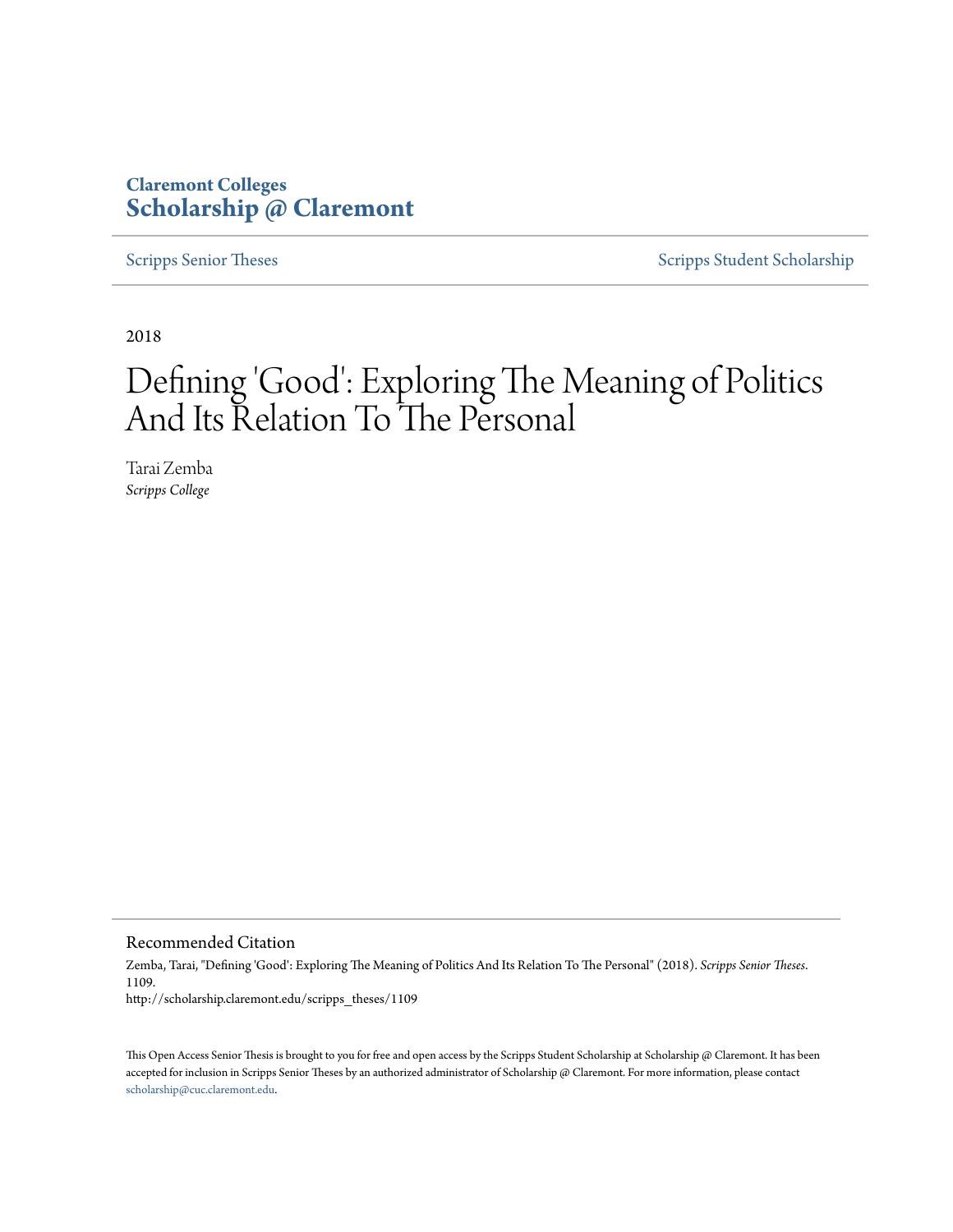#### **Introduction**

 All of humanity holds a stake in the future of politics. No matter one's country of origin, economic circumstance, racial or cultural identity, or beliefs, the reality of political decisions, public policies and laws drastically influence the day to day lives of all people. This notion holds especially true as the United States undergoes a confusing and problematic shift in the nature of its political developments. With the election of Donald Trump to the Presidency in 2016, the country, its citizens, and the entire world have borne witness to a political reality in which a bigot with no political experience or knowledge has become the most powerful political figure in the entire world. President Trump's rise to such a position is perplexing and troublesome to those across the political spectrum of extremist conservative to extremist liberal. Yet, even more so are the horrifying similarities between his leadership style with that of past dictatorial regimes.

 The current reality of President Trump is one that leads us to ask ourselves what politics can mean, and what it *should* mean for the future. Throughout history, numerous academics, political theorists and philosophers have debated and laid claims as to the purpose of politics and political power. Many such individuals, including Thomas Hobbes and Max Weber, have identified the true meaning of politics as obedience and domination over others. However, as I demonstrate, such an interpretation is incredibly dangerous, closely aligning with the historical values of authoritarian and totalitarian governments. With the falsification of this previously supposed political truth, we realize there is something else that must be at the heart of what it means to practice good politics.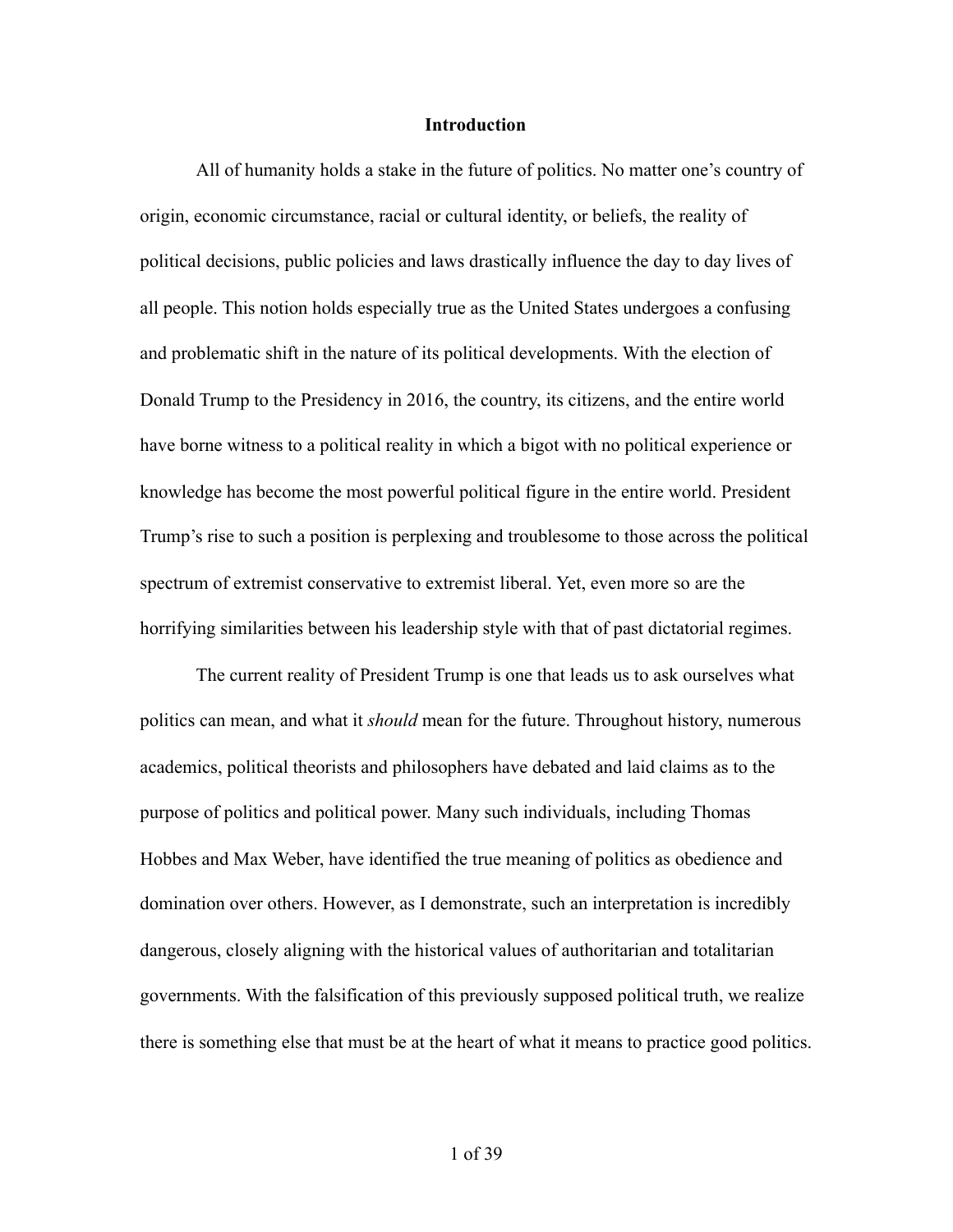Hannah Arendt provides a clear answer to this dilemma. Perhaps the most acclaimed political theorist in all of human history, this twentieth century thinker is most well known for her theories on oppression, freedom, political action, and specifically, totalitarianism. An extensive analysis of her many literary works exposes a much more productive explanation of politics than the presupposed acceptance of obedience and totalitarian power. Instead of these concepts, we discover that truly good politics can be achieved only through the realization and actualization of equality. This discovery pushes us to explore the ways in which such a form of politics can be achieved. As introduced by Weber and reconciled by Arendt, this golden key to this political utopia lies within the personal. Aspects of the personal — the internal characteristics and personal traits of the individual— is what ultimately influences the ability of the human to practice good politics. With this insight, we recognize that Arendt's humanistic concept of 'plurality' can shed light on how true politics can be achieved within society. Further, through such recognition, we are able to illuminate the problematic nature of the US' modern political reality beneath the power of Donald Trump, as well as the dangers that the world faces underneath the authority of such a personality.

#### **What Does It Mean To Practice 'Good' Politics?**

 Before attempting to identify how to achieve 'good' politics, we must first find some clarity as to what good politics means and what the purpose of politics actually *is*. To do so, I shall examine some of the most influential political theorists of all time, beginning with one of the earliest modern philosophers: Thomas Hobbes. Although I do not agree with Hobbes' interpretation of politics, his theories provide an important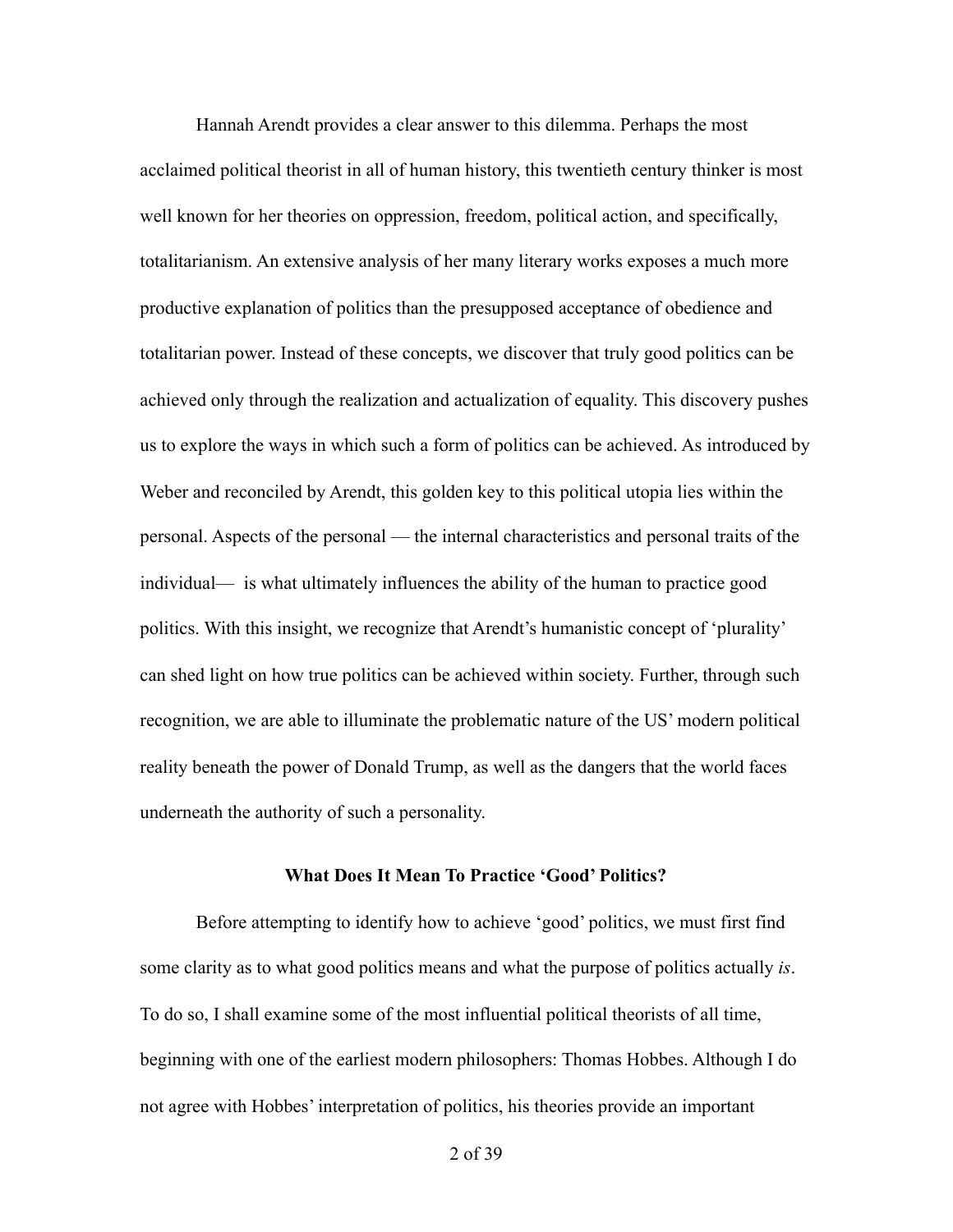jumping off point from which we can determine how to proceed with our analysis; often, it is just as productive to determine what something is *not*, as it is to determine what something *is*. As such, the exploration of Hobbes' flawed theoretical teachings work as an excellent platform in which we can determine what politics should not be.

 An Englishman of the 17th century, Hobbes' academic explorations were often grounded within questions of societal, and thus, political, organization. Hobbes expressed a clear interest in exploring how human beings might be able to live together peacefully and avoid violence. Inspired by political unrest and conflict within his own community — events now identified as the English Civil Wars — Hobbes believed that civil war was primarily instigated by a communal disagreement regarding the commonwealth's authority (Finn). It was during this period of English civil unrest that Hobbes wrote one of the most influential and highly regarded pieces of literature on statecraft: *Leviathan.*

 In *Leviathan,* Hobbes explains that the need for humans to form political societies is rooted in our own equally problematic nature. Hobbes posits that all humans share an abundance of incredibly aggressive and violent qualities, and thus, it is dangerous when we are allowed or given the freedom to behave according to these natural instincts. Hobbes states that all men are likely to engage in violence on account of three main issues. One, the competition of securing some commodity; two, the protection and defense of said commodity from the advancement of others; three, a search for personal glory in the eyes of others (88). In these ways, humans are interpreted as greedy, violent, self preserving entities with no regard for others' well-being. We do not seem to be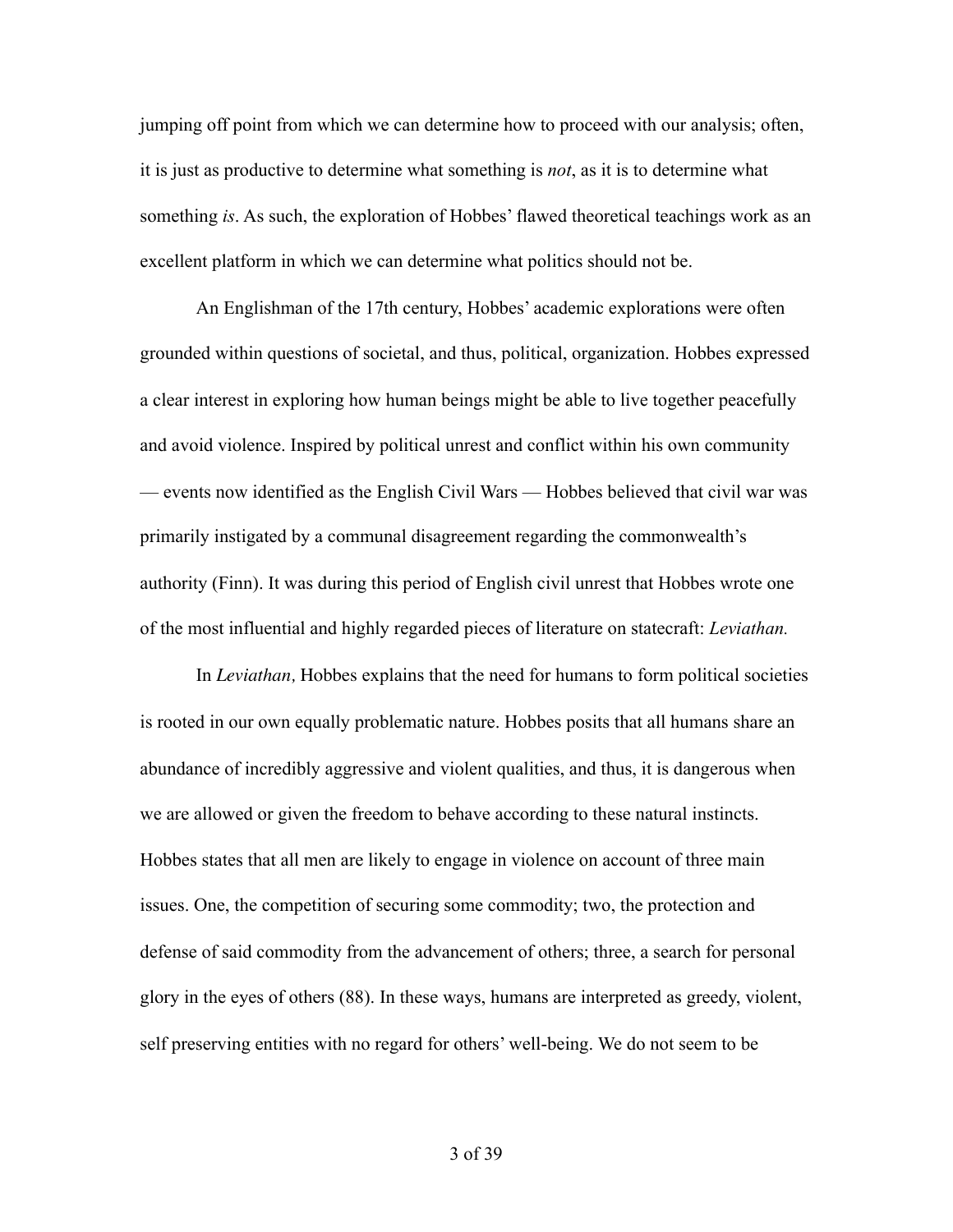depicted as intelligent social creatures with consciences. Instead, we are all simpleminded and heartless, on a quest to protect one thing: ourselves.

 Hobbes embellishes the natural inclinations of man by introducing the concept of the "state of nature." The state of nature describes the original organization of the world as a space in which man has the ability to act on his personal desires of inevitable external destruction in the name of internal preservation. As such, the state of nature exists in a nonpolitical, or a-political context, where there are no rules to enforce man to behave otherwise. Thus ensues a state of chaos, in which every individual is perpetually at war with everyone else. This does not necessarily refer to literal warfare, but to the continuous disposition of mankind to engage in aggression with each other. Here we arrive at Hobbes' infamous words claiming that the natural, un-manipulated life of man is "solitary, poor, nasty, brutish and short (93)" Such a life evokes a constant sense of danger that is not particularly appealing to mankind. As a result, as Hobbes suggests, mankind chooses to remove itself from the state of nature in search of something more safe and secure.

 Due to this continuous state of violence, Hobbes' primordial humans arrive at the position that in order to remove one's self from the state of nature, mankind requires organized societal structures to keep him in place and dictate his behaviors so that he will not — and cannot — act according to his nature. In order for such structures to succeed, Hobbes finds that it is only logical to create and enter into social contracts with one another — which inevitably leads to the creation of the political state. A "social contract," in Hobbes' terms, is an agreement entered into by members of society, which confirms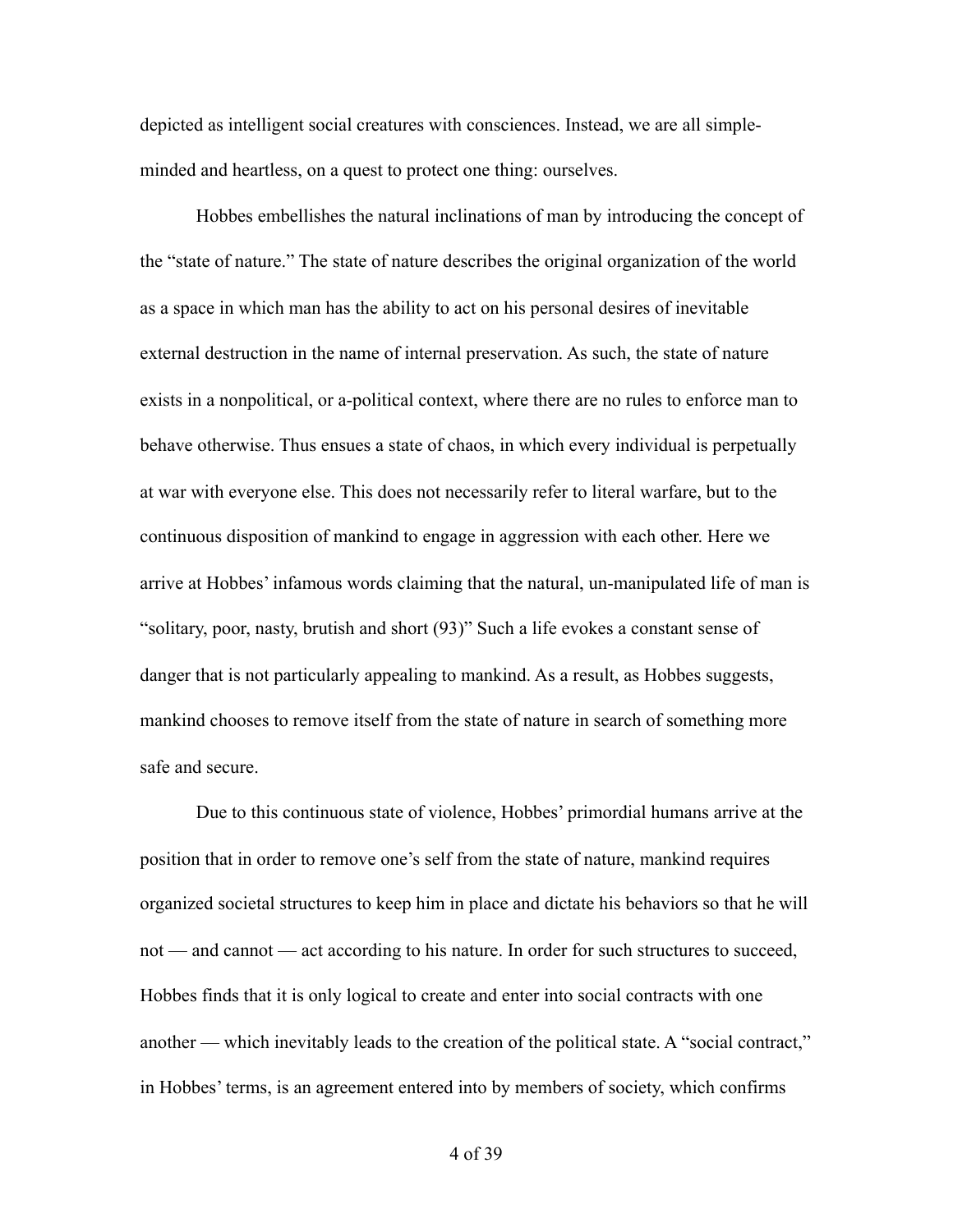that by living in a community, they will willingly adhere to its imposed rules and policies, such as respect for another's property or body (94). Such an agreement works to the advantage of all members, as all receive guaranteed protection of their properties (and selves) by the state in exchange for cooperating with its laws. For example, if citizen A steals a possession of citizen B, or goes so far as to murder citizen B (assuming both of these acts are against the law) the state will interfere to protect citizen B and remove citizen A from society (i.e. prison). Thus, through the arrangement of social contracts, we find ourselves exiting the state of nature in return for the promised security of governmental implementation. Of course, this requires the forfeiture of some liberties such as that to murder another individual, or steal one's property — but most will find this is a fair trade that is worth it to make.

 Though this serves as a guideline for all types of political organizations in general, "social contract theory" does not necessarily try to maintain that one type of rule is best. Whether a dictatorship or a democracy, what remains most important for social communities comes down to one political action: obedience. If, Hobbes claims, citizens are not obedient in regards to the laws and rules that the government puts in place, the community will not survive. Hobbes suggests that in order for such artificial political structures to succeed, citizens must exhibit and continuously practice obedience to their state's laws and customs. Hobbes notes:

*"For the prosperity of a People ruled by an Aristocraticall, or Democraticall assembly, cometh not from Aristocracy, nor from Democracy, but from the Obedience...nor do the people flourish in a Monarchy because one man has the right to rule them, but because they obey him. Take away in any kind of State, the Obedience...and they shall not only not flourish, but in short time be dissolved" (233).*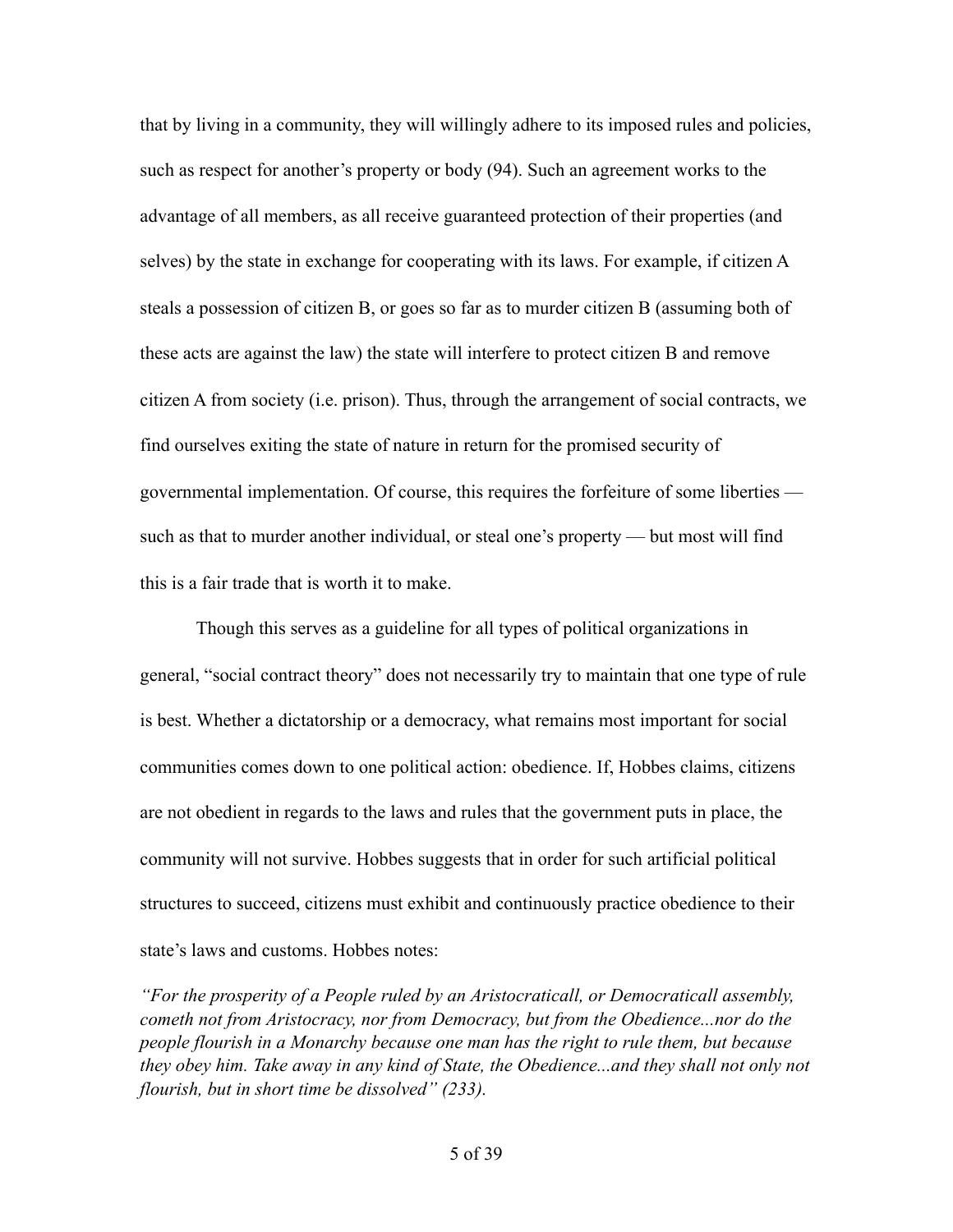Here we arrive at a key point of interest for the purpose of my analysis. For Hobbes, the central concern of politics is the unwavering obedience of the people to the power of the sovereign and the laws that it chooses to enforce. Individuals must remain compliant and controllable so that they may be governed in a way that maintains peace and order for society. Hobbes thus implies a fear that without such obedience, our social contracts will lose their sense of validity, and we will be thrust back into our pre-historic state of nature once again. As I will demonstrate, however, this assumption is a grave mistake for the future of human wellbeing and political organization.

Max Weber is another important individual in political thought who demonstrates a similarly flawed understanding of politics. In fact, Weber's original thinking regarding political realism has led many academics to compare his theories with that of Hobbes. Additionally, as with Hobbes, such theories continue to influence the world of politics today. A Prussian born several generations later than Hobbes (1864 - 1920), Weber is one of, if not *the,* most important and influential social theorist of the 20th century (Kim). Weber's academic works contribute to a variety of disciplines, ranging from religion, economics and sociology to politics — though we are most interested in the latter. In order to better understand Weber's political ideologies, we shall explore his 1921 lecture at Munich University, which was later published as the literary work, *Politics As A Vocation*.

 In Weber's 1921 lecture, Weber sets out to answer the question of what it can (and does) mean to participate in politics as a profession so that he may better understand the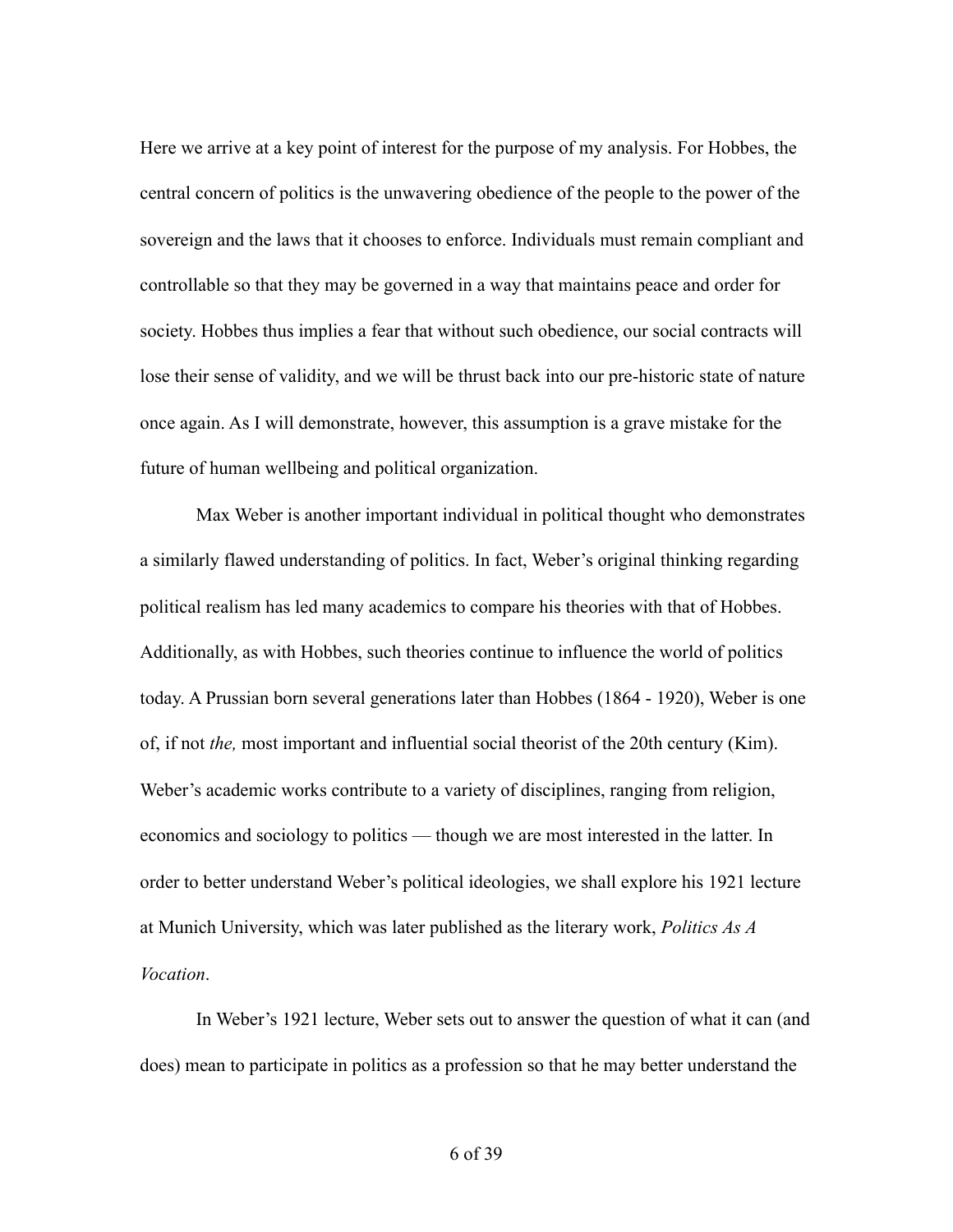political leadership of the state. Before diving into this exploration, however, Weber solidifies his understanding of the state, and therefore politics, as quite similarly to that of Hobbes — and equally problematic. According to Weber, politics is about domination, obedience, and the assertion of power — all of which cannot be obtained without the use of legitimate force. To begin, he identifies the state as a social structure imperative to the societal life of mankind, which organizes and facilitates total political "domination" over the communal body (80). In Weber's eyes, all political institutions, including the state, exclusively exist as social spaces where men must necessarily realize their domination over other men. In order to succeed in achieving such domination, the state must assert force. Weber explains that a state is a human community which "(successfully) claims the monopoly of the legitimate use of physical force within a given territory" (77). Weber notes that although violence is not necessarily the 'normal' means utilized by the state, physical force is a legitimate tool that remains specific to it. Thus, we are faced with the second key piece to Weber's theory of the state: its political organization of total authority is specifically founded upon force, and without such, its leadership, and thus power, would cease to exist.

 To continue, Weber asserts that in order for the state's organized domination to succeed, citizens must be trained to act as obedient machines towards those superior leaders who act as the dominators. Weber states that "human conduct [must] be conditioned to obedience towards those masters who claim to be the bearers of legitimate power" (78). Weber is referring to personal executive staff (who must cooperate with the leaders in order to enforce orders and assert control over citizens) as well as the actual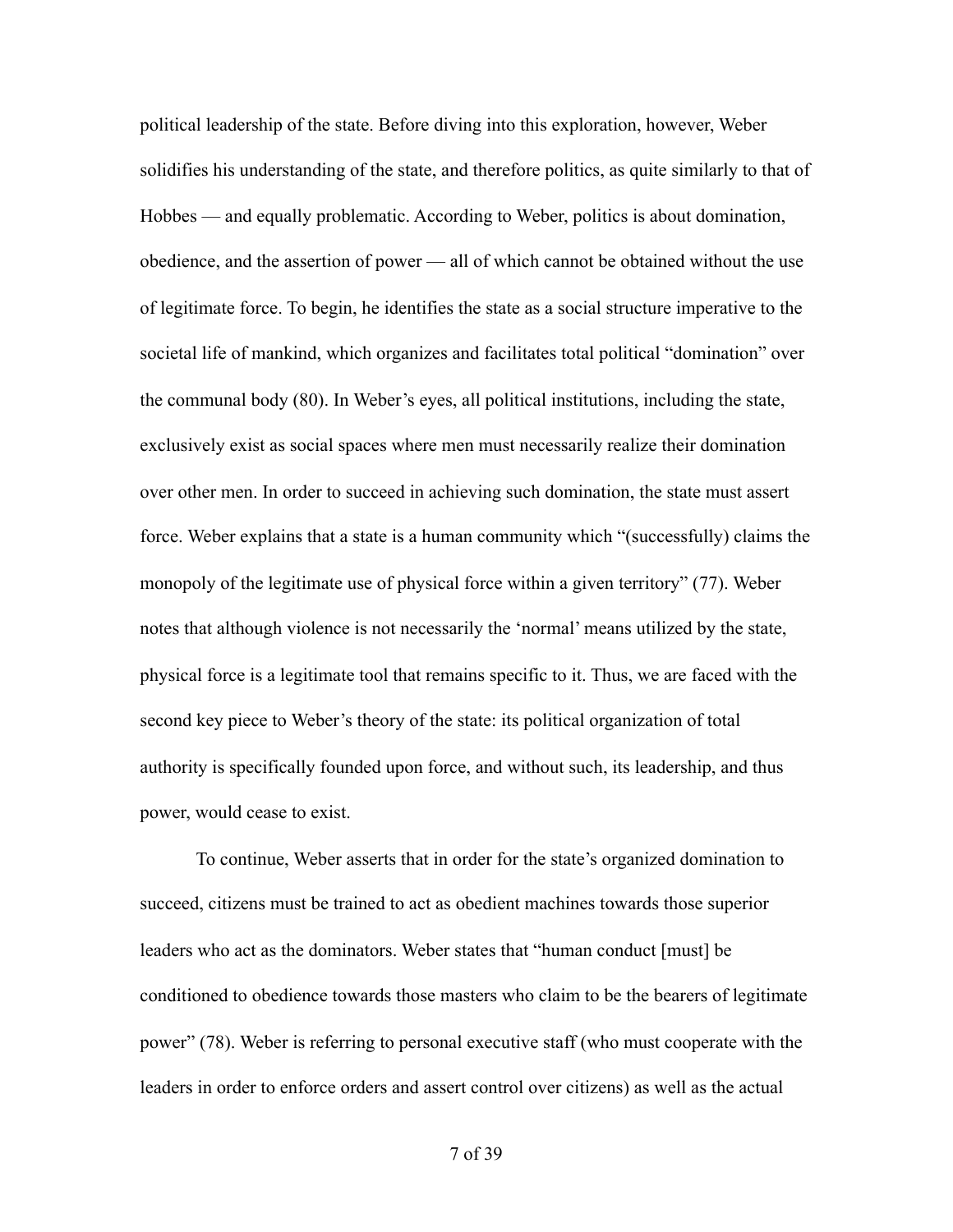citizens themselves (whom the state's domination will be enacted upon). Additionally, in a tone incredibly reminiscent of Hobbes, Weber expresses anxiety that the state will cease to exist in lieu of anarchy if those who are dominated do not "obey the authority claimed by the powers that be" (77). Thus, through Weber's political lens, we examine politics in a way which over-emphasizes the importance of political obedience and docility to the problematic extent that Hobbes does — and thus evokes the same political concerns as to the implications for totalitarianism and dictatorship. This is, of course, an extremely problematic point in Weber's thinking — one which, as with Hobbes, I am incredibly reluctant to accept.

 To elaborate on this point further, we shall analyze one particular quote in which Weber undeniably advocates for the passivity of citizens towards an authoritative and totalitarian-esque ruler. Weber states:

*"The honor of the civil servant is vested in his ability to execute conscientiously the order of the superior authorities, exactly as if the order agreed with his own conviction. This holds even if the order appears wrong to him and if, despite the civil servant's remonstrances, the authority insists on the order. Without this moral discipline and selfdenial, in the highest sense, the whole apparatus would fall to pieces"* (87, emphasis mine).

In this quote, Weber blatantly encourages civil servants to blindly follow the political leader. Even if one's personal ethics and moral obligations do not coincide with that of the sovereign, the "honorable" individual will execute the sovereign's wishes without the slightest hesitation, as if such execution is of his own volition. In this way, Weber argues for the sovereign's administrative staff to ignore their own moral compass, to not think critically for themselves, or stand up for what they believe in — a materialization of self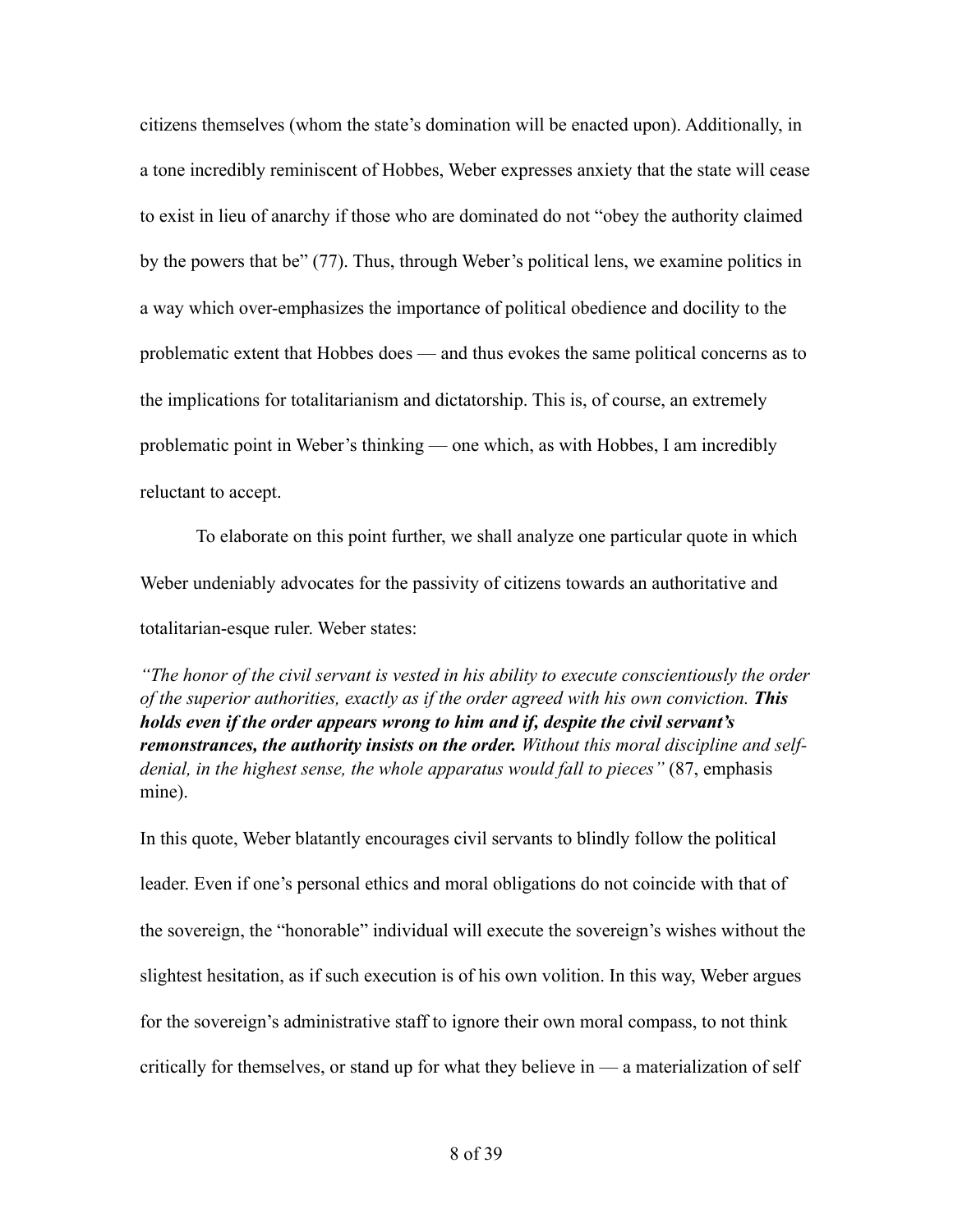denial which Weber peculiarly rewards as a "moral discipline," though one is in fact ignoring their morale. This line of thinking is particularly concerning given the events of the Holocaust, in which administrative officials (such as Adolf Eichmann) carelessly followed Hitler's antisemitic orders, even though such individuals did not necessarily hold the same beliefs. Such inattentive behavior is precisely what led to the genocide of millions of Jewish citizens — and cannot be condoned as simply part of 'doing one's job' for the social and political order of society. In total, Weber's understanding of politics boils down to one major concept: forceful domination. Similar to Hobbes, such a conclusion exposes an extremely problematic understanding of politics at its most basic, and leads us in the inherently destructive direction of totalitarianism. It is far too dangerous to define politics through the lens of Hobbes or Weber.

 Hobbes' and Weber's decisions to emphasize obedience is the fatal flaw in their theoretical approaches to politics. Ironically, although Hobbes sets out to explain the organization of a community which might avoid the constant use of violence that is exhibited in the state of nature, such explanations of politics are incredibly dangerous in their many shared similarities with the very political structures that are the most violent and troublesome of all: dictatorships. Ultimately, if obedience is to be recognized as the true basis of politics, then we must in turn accept the numerous historical (and modern) accounts of genocide, violence, fear, oppression, and destruction that mass societal obedience has and will continue to evoke in the name of totalitarianism. By embracing obedience as one in the same as politics, we are embracing the problematic nature of authoritarian regimes that employ such methods and harm their population by doing so.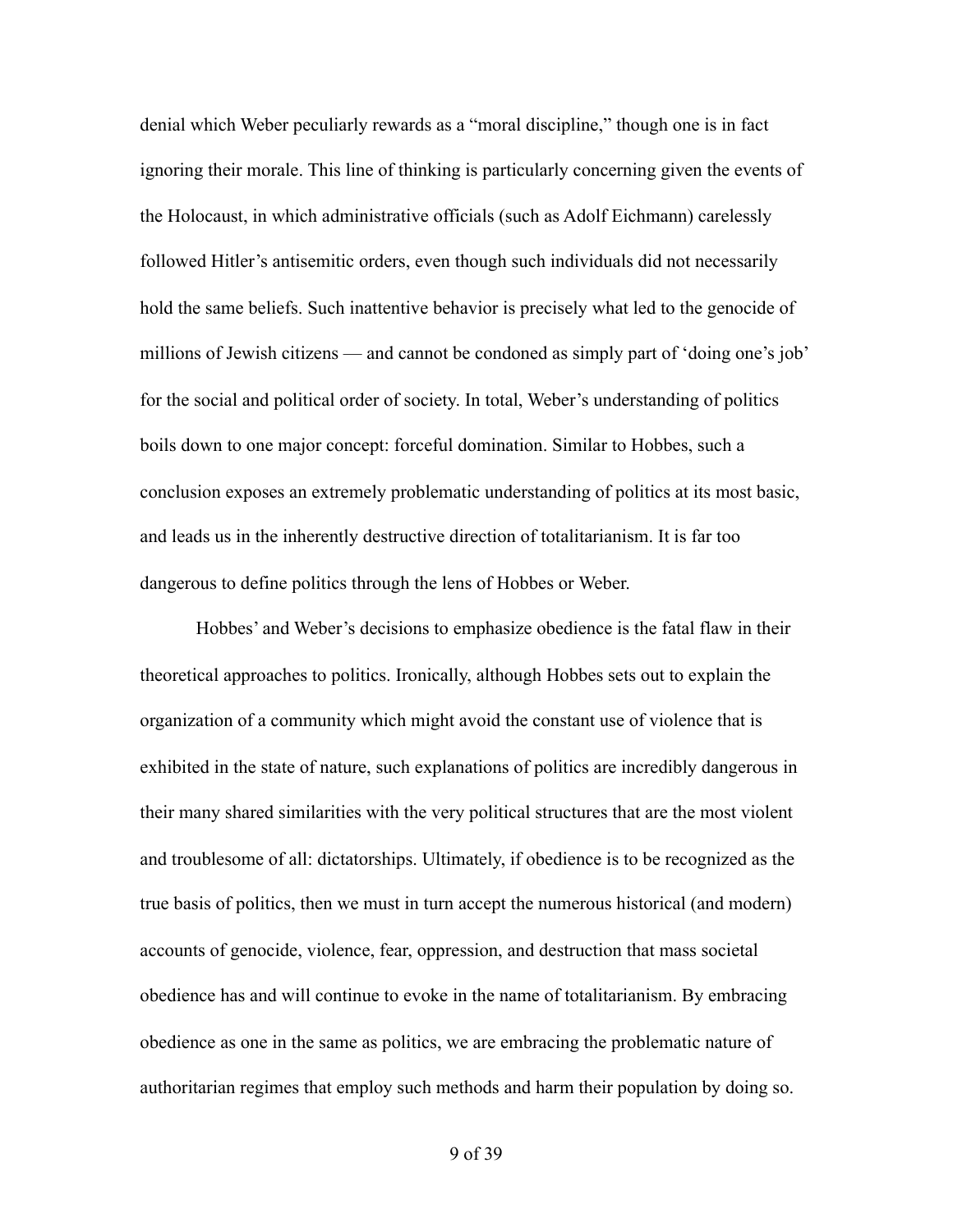By encouraging the body-politic to blindly follows its leader, we reify and reinforce the validity of totalitarianism and tyranny as valued political arrangements. Is this a world that we want to live in? Where the central goal of politics might be the reign of a Hitler, a Stalin, a Mussolini, a Franco? Should such individuals — individuals who exploit citizen obedience at the detriment of their own wellbeing — be recognized as true "political" leaders? We cannot endorse Hobbes' political views without endorsing such examples, and without permitting ourselves to be complicit with such horrendous acts of violence and oppression. Therefore, we must acknowledge that Hobbes' and Weber's societal standards are too low, and ultimately make the proactive decision to reject their claim as to the true basis of politics.

 Clearly, neither Hobbes nor Weber have reached the heart of what it means to practice true politics. However, such focus on the power of the sovereign and obedience is not a mistake merely made by these two individuals — it is a mistake that has been made by many other political philosophers and theorists throughout world history. North African thinker Ibn Khaldun, of the fourteenth century, expressed a strong belief in the Arab practice of "royal authority," in which "superiority and the power to rule by force" (284). Within such authority, one individual attains total power over his peers, and can execute such power using effective methods of coercion, thereby effectively controlling the violence and injustice inherent in human nature. Similarly, Italian renaissance philosopher Niccolò Machiavelli believed that the political leader's only legitimate concern should be how to acquire and maintain power and authority over others, regardless of what unethical methods are used to accomplish such (Nederman).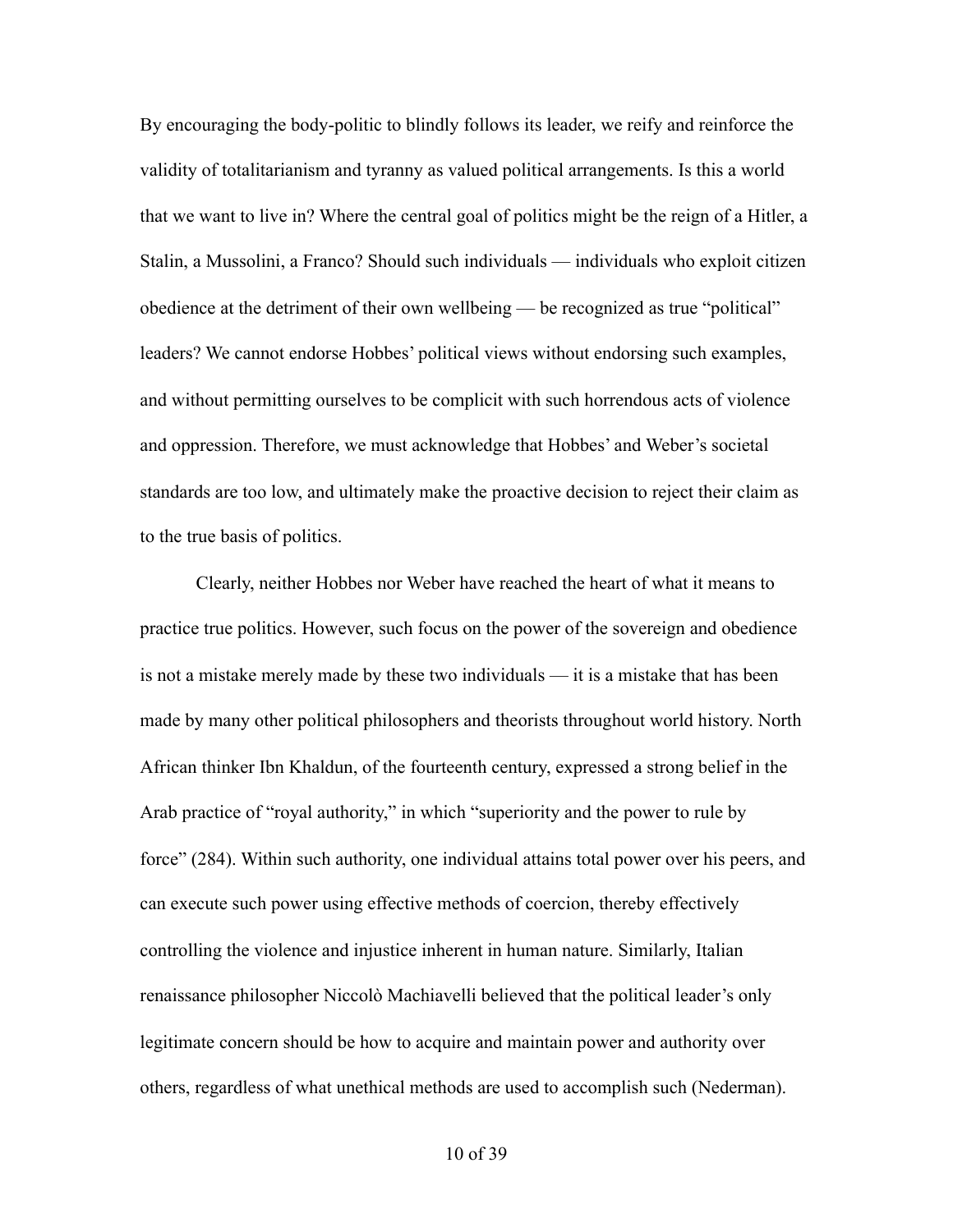An excellent example of this is Machiavelli's infamous idea in his work, *The Prince*, which states that it is much better for a political ruler to be feared than loved by one's subjects, as the dread of punishment never fails to keep individuals in line. Finally, twentieth century French theorist, Michel Foucault, advocated for the state's utilization of discipline —specifically, hierarchical observation — as a tool to mold its citizens into obedient units that can further its purpose as a political body*.* In *Discipline And Punish,*  Foucault asserts that the gaze of peoples in superior positions can be used to keep those of inferior positions in line due to its ability instill a sense of fear and accountability of those in inferior positions that keeps such individuals in order. Thus, we can conclude that Hobbes's and Weber's flawed approaches to politics only contribute to a problem that stretches across a great deal of human thought. As such, it is important to recognize this pervasiveness because it provides urgency to the problem of understanding politics in an alternative, more productive way for humanity.

#### **Equality As Political Alternative To Obedience**

 Recognizing the flaws in defining politics as obedience to a sovereign power, we remain faced with the challenging question of how to define politics. *How should we understand the concept of politics? How do we define it, and what does it look like?* The solution to this dilemma can be found through an analysis of Hannah Arendt's theories on politics and humanity. As exposed by Arendt, politics is far from an organized structure formatted with the simple purpose of external obedience, domination and the assertion of power. Instead, politics is quite the contrary, deriving its roots from equality between multiple persons. Arendt claims that politics is an open dialogue of discussion between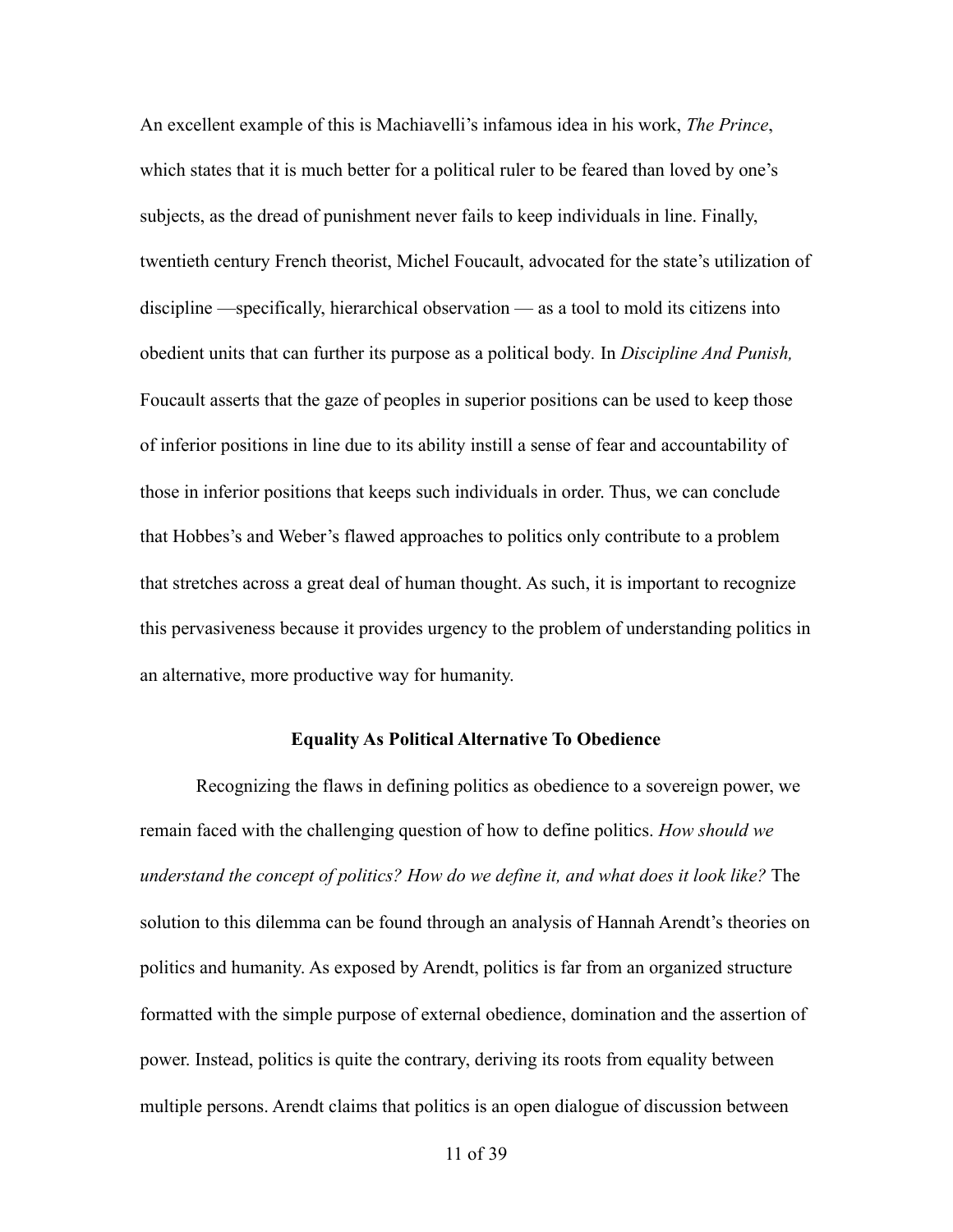equals, which seeks to guarantee the equality for others as well. Ultimately, Arendt's beliefs regarding politics prove to be of a much more productive view in comparison to Hobbes and Weber, working to avoid tyrannical and violent positions of power, and striving towards justice and equity for all.

 The virtue of equality is one of Arendt's most consistent narratives throughout the entirety of her works. Such consistency helps us to solidify and confirm her perception that equality is among the most important virtues of human life, and with it, politics. In 1929, at the very beginning of Arendt's scholarly career, Arendt wrote her dissertation, *Love And Saint Augustine*, in which she explores the life and works of Saint Augustine, an early Christian theologian and philosopher. In this piece, Arendt lays the groundwork for her interest in equality as a crucial and necessary point in the practice of politics. Other academics, such as Sarah Elizabeth Spengeman, agree that it was this first study of Arendt's which had a remarkably lasting and influential effect on the remainder of Arendt's career. However, while Spengemen focuses on the concept of human plurality (which I will return to later), I hold that the most important building block in this essay for Arendt's future work is the concept of equality and love for one's neighbor.

 In *Love And Saint Augustine*, Arendt explores Augustine's ideas on the human responsibility for equality by interpreting the derivative of the Christian commandment to practice "neighborly love." Ultimately, as Arendt learns from Augustine, the importance of loving all individuals stems from mankind's original state. Perhaps one could even refer to this a biblical "state of nature," though in a vastly different and more optimistic sense than that of Hobbes. As Arendt learns from the Christian theologian, "the reason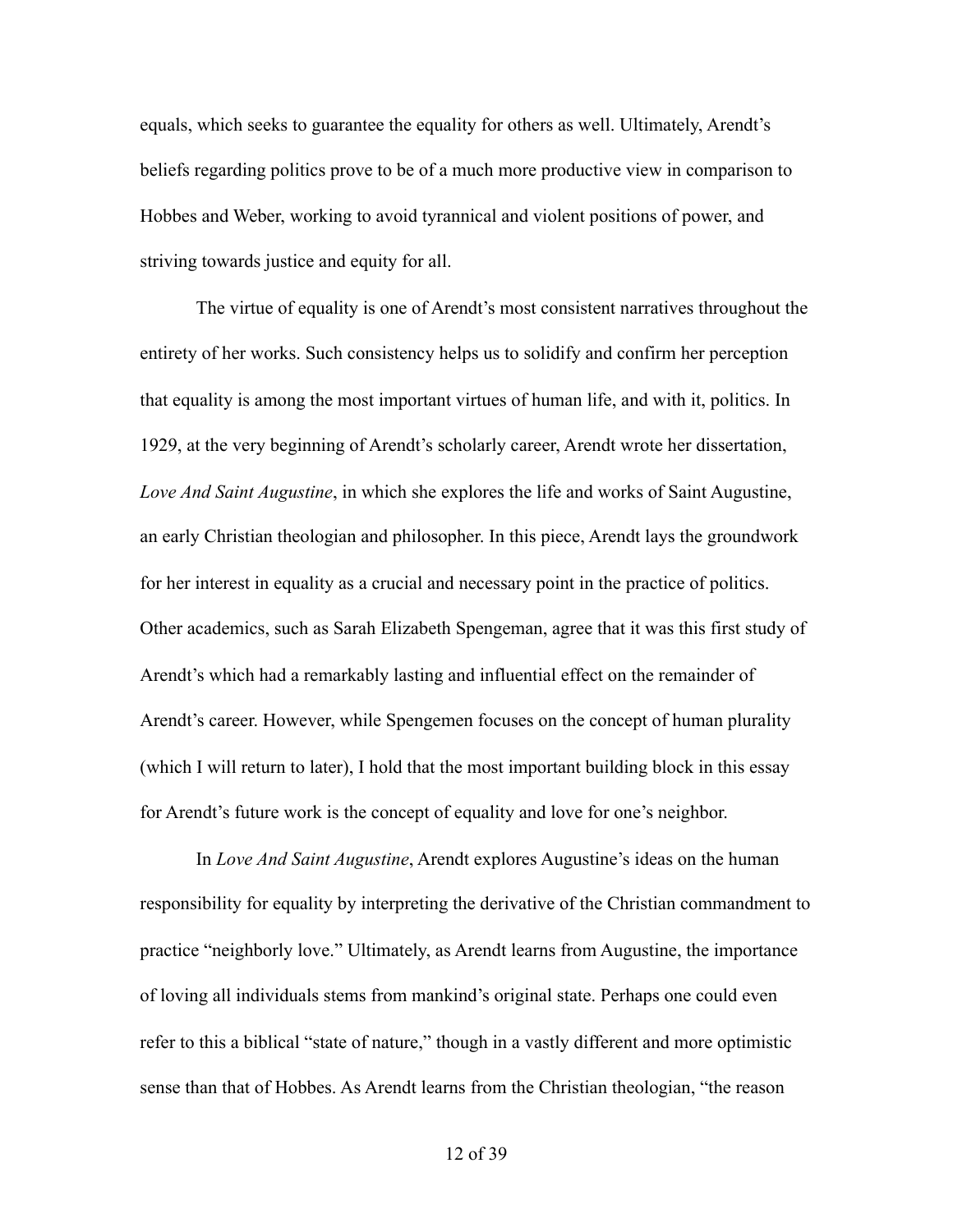one should love one's neighbor is that the neighbor is fundamentally one's equal and both share the same sinful past" (106). To elaborate, mankind's equality originates in the common ancestry of Adam and Eve. If one has any biblical knowledge whatsoever, it is most likely regarding this story. We can probably all recall the decision of the first man and the first woman to disregard God's rules to not eat the infamous apple. Similarly, readers are most likely already aware of the fact that this decision is mankind's original sin, which ultimately leads to the forceful expulsion from the Garden of Eden. Thus, through Augustine, Arendt is exposed to the idea that everyone is deserving of love and equal treatment because we are all equally flawed individuals who derive from the same origins.

 Although this reasoning may be accepted as sound for those of Judeo-Christian backgrounds, there are of course, other individuals who may be less inclined to accept such a religious explanation for the basis of equality. However, across all religious (and especially secular), spectrums, the overall message remains relatively unchanged; if we are all human, we all come from the same, we all are the same, and thus, are all deserving of the same. In a similar vain, Arendt's dissertation is not necessarily announcing her allegiance to Christian beliefs nor her acceptance of biblical narratives — in fact, she is of Jewish descent. Yet, this piece on Augustine *does* allude to her primary interest in exploring the importance of equality beginning with her introduction into theoretical literature. As such, the most important aspect we should take away from *Love And Saint Augustine* is the fact that Arendt is fascinated by the nature of human to human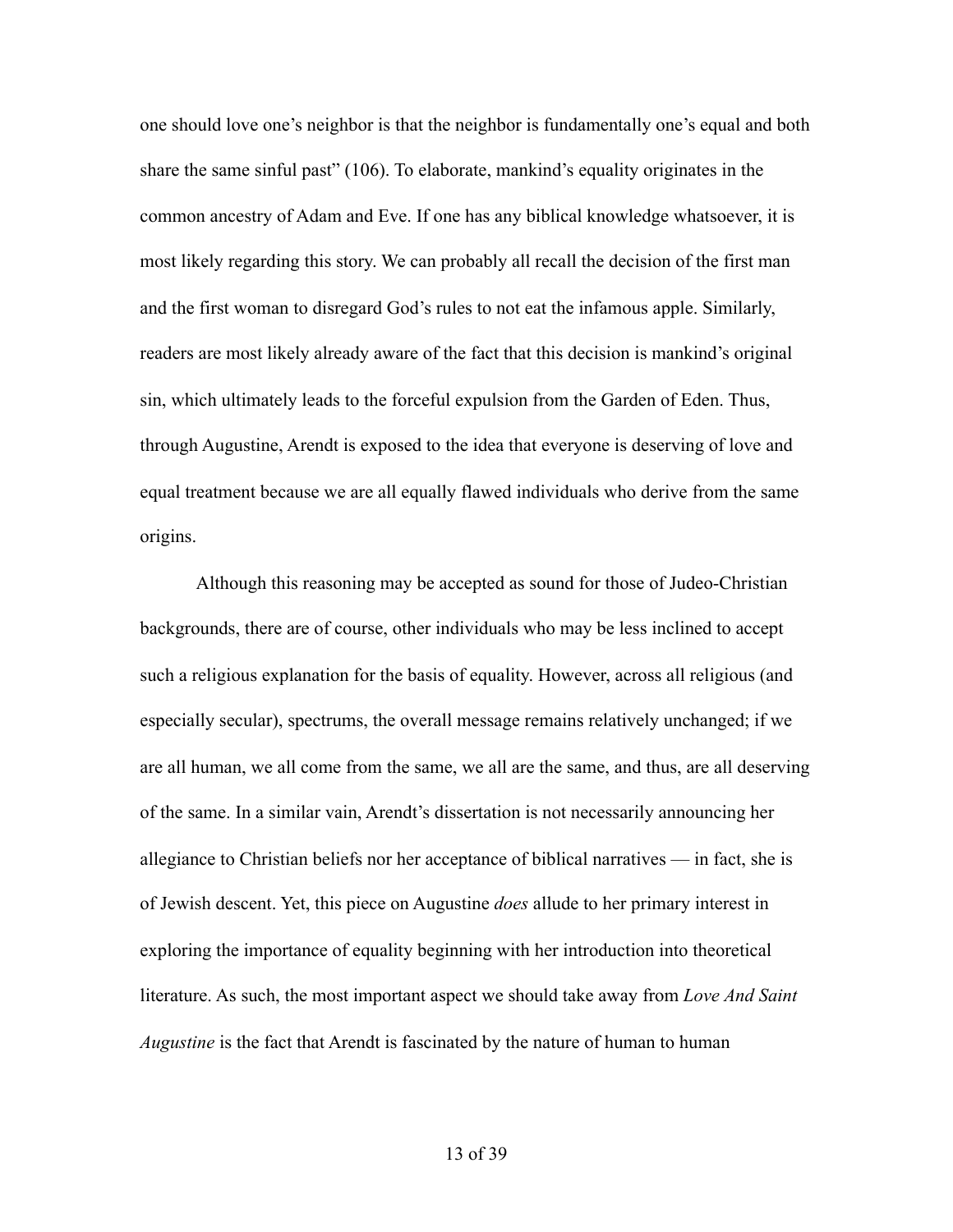interactions, and the basis of that nature. Thus, we arrive at a central focus of Arendtian politics: a discussion between equals.

Now that we have established a basis for Arendt's stress on equality, and where the validity of such a stress derives, let us examine such a concept within Arendt's direct discussions on politics. In Arendt's acclaimed book, *The Promise of Politics*, Arendt proposes that true politics is possible only when total equality among the polis is achieved. Arendt's views largely stem from her overwhelming solidarity with ancient Greek theology and politics. Arendt claims:

*"The meaning of politics...is that men in their freedom can interact with one another without compulsion, force, and rule over one another, as equals among equals...managing all their affairs by speaking with and persuading one another"* (117).

Arendt's ideas encourage us to begin to understand politics in a new way — as the interaction between men, rather than the domination and oppression of men. Though the Grecian context may have intended for only landowning, non-slave white men to partake in this vision of politics, the basis of their theologies can be applied to a much more equitable society today. As understood by the Greeks (and, likewise, Arendt), true politics means that men have the freedom to interact and debate with one another on an equal platform. Arendt's use of the word "freedom" is significant here, as such is another key theme for her understanding of politics. For Arendt, freedom is the ability to produce original action (for example, engaging in discussion) which ultimately permits politics to occur. Additionally, the use of the words "force" and "rule" signify Arendt's exact opposition to the political definitions given my Hobbes and Weber. This is because, only through the space between two equal individuals, can true dialogue flow through the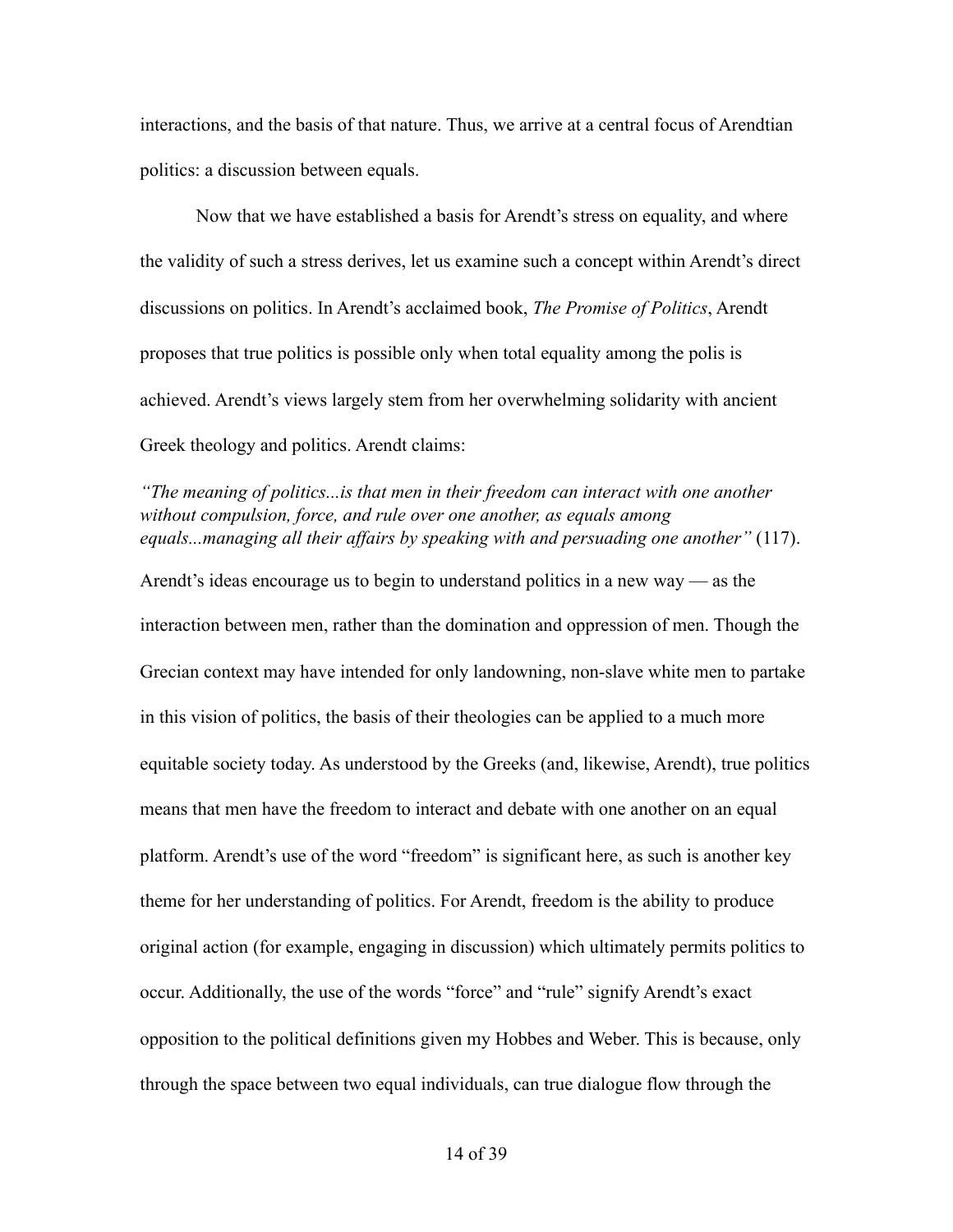means of conversation. If those engaging in such dialogues are not interacting as equals — in other words, if a power dynamic is established, such as that of the dominant sovereign and the subordinate citizen — the notion of true politics fails to occur. As such, Arendt's notion of politics avoids the problematic political landscape of obedience, instead focusing on something far greater and more just for humanity.

 In this way, Arendt sets a high standard for politics— a standard which does not come to fruition very often. Within a truly political space, no man is alpha, but instead valued equally to his peers. Such communal organization allows ideas to move fluidly and productively, and be discussed at great length. Thus, equality is a key value in the formulation of politics. As exemplified throughout history, however, true politics rarely occurs. Any snapshot of history will give you the same result: an exorbitant amount of tyrannical governments and dictatorships, and the brutal violence that accompanies them. Such so called "political" structures are actually the very antithesis of politics, as illustrated by Arendt. In tyranny, equality does not exist; there is only the dictatorial regime and its followers — despite what we might gather from Hobbes or Weber. Without equal representation and space for all individuals in political discussion, however, we fail to fulfill true political aims.

 Due to Arendt's perfectionist attitude pertaining to politics — that without equality, politics is not even in *practice —* some individuals might become frustrated by the fact that such a conception of politics is nearly impossible to achieve. Though I can relate to this frustration, I maintain the importance of defining concrete goals for an improved society. Such groundwork is a necessary, crucial step to eventually reaching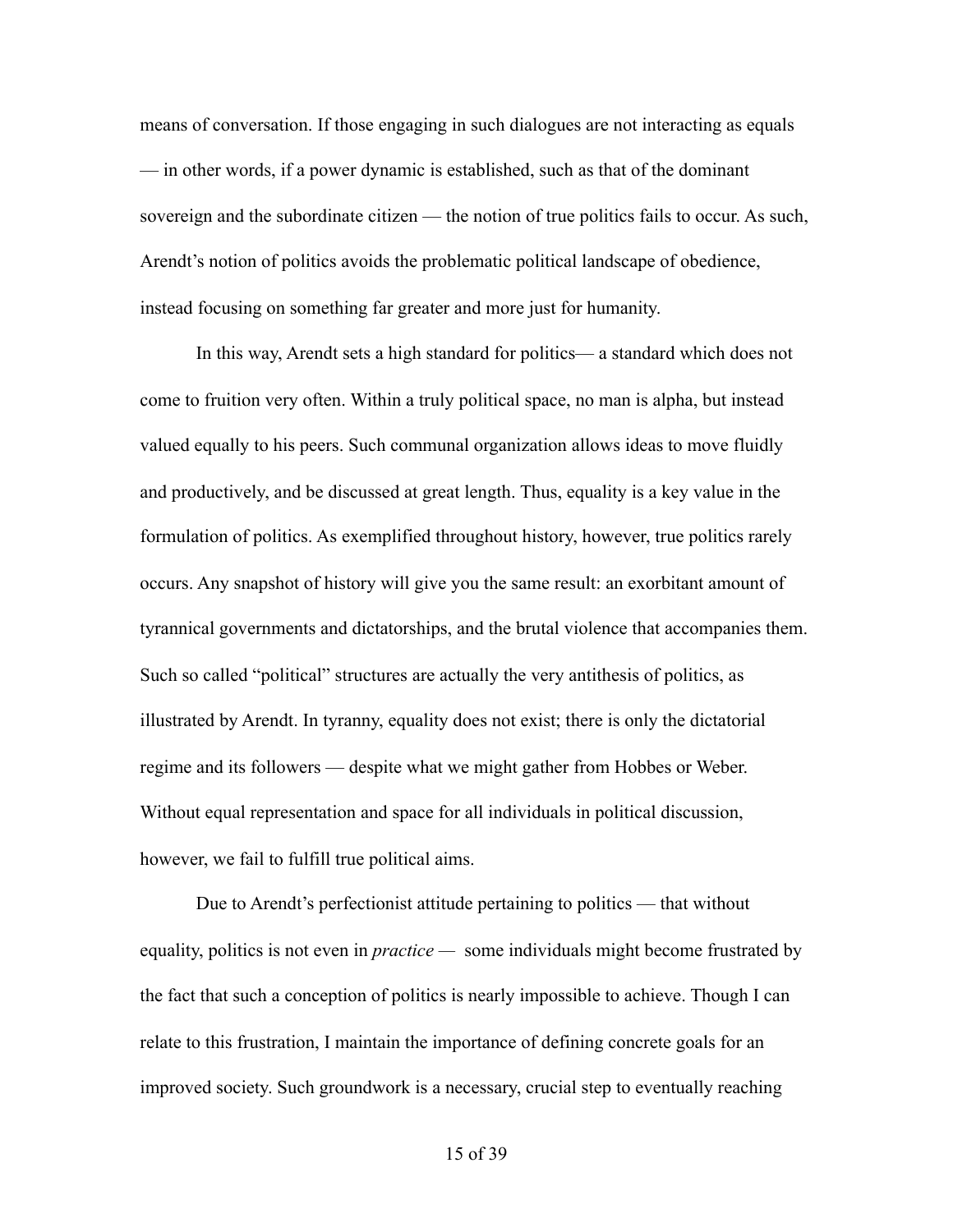and achieving such goals. Regardless of the fact that the goal seemingly has yet to be attained, and though it might be incredibly difficult to do so, the creation of such an explicit objective helps guide human history to the most productive and just political destinations. For the aim of a political space grounded in equality is to ensure that the political system embraces open dialogue, discussion, and debate in such a way that ideas can be analyzed and explored in an objective setting. Only through such politics are individuals able to speak their minds, have the opportunity to disagree with one another or express concerns, and engage with one another in a way that allows for constructive political decisions to be made that are beneficial to all — i.e. that treat citizens fairly, with equality in respect and love for the entire body politic. The intention of a political practice (where we accept equality as its foundation) is to dialogue in such a way so as to arrive at the best possible laws and decisions for all individuals.

 It is important to note here that, although I stress Arendt's definition of politics as equality as superior to Hobbes' definition as obedience, Hobbes does recognize the importance of equality, and seems to value it as an important piece of society. Hobbes believes that politics (and the act of obedience towards the sovereign) can, in essence, preserve the natural notion of equality through its preservation of individual liberties. To state a drastic example: if everyone obeys the law of the sovereign to abstain from murder, then everyone's right to life is equally preserved. The same argument could be made for abstaining from thievery and protecting everyone's properties. However, despite this fact, Hobbes' problem is that he ultimately he fails to define politics as equality itself. Although laws are made to equally protect the rights of the body politic, Hobbes' stress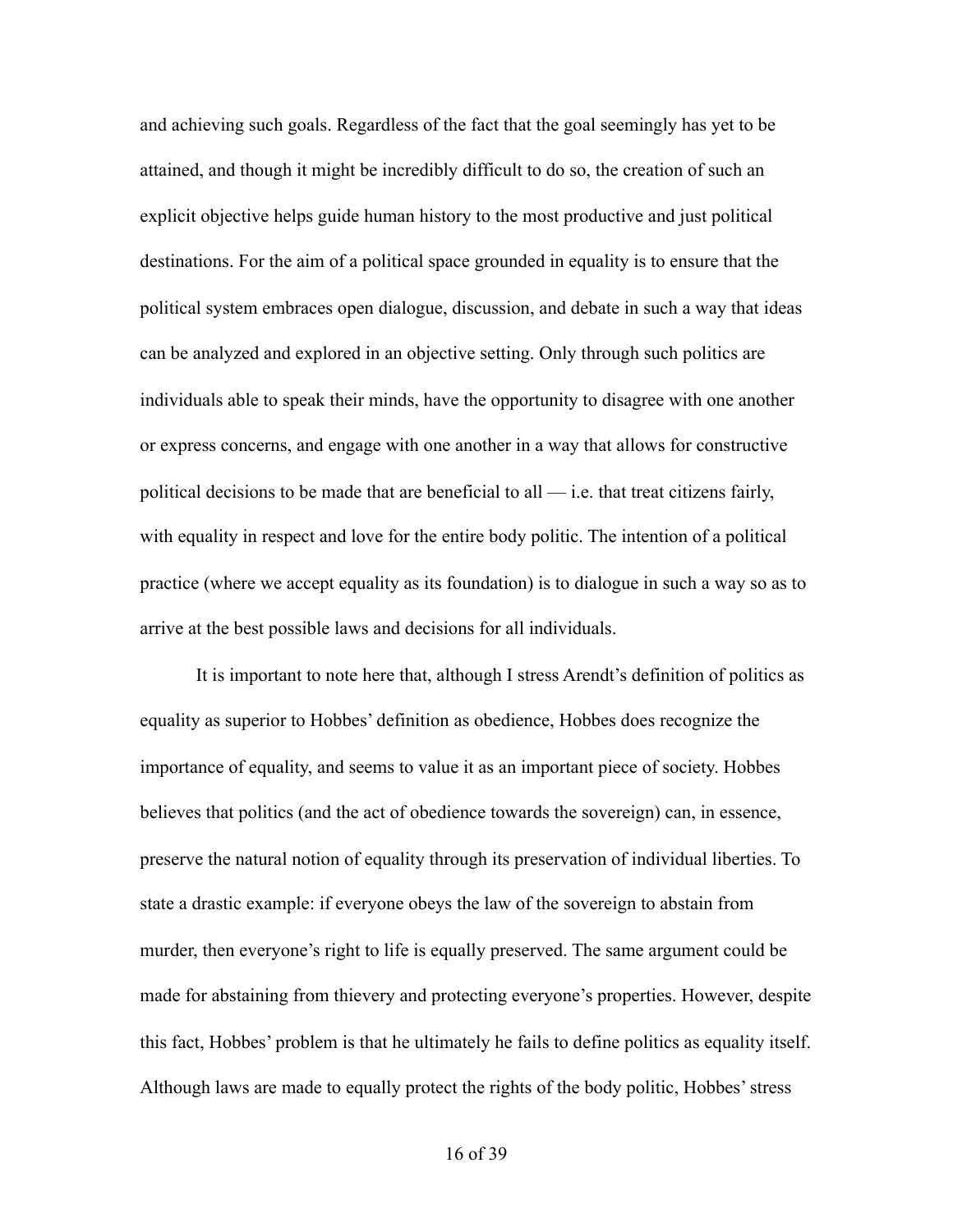remains that good politics requires obedience, and likewise, that political action itself is attained only through obedience. As such, equality is not included in Hobbes' central discussion of politics itself, but more-so as an after thought and a bi-product of politics. Hobbesian politics maintains that everyone should be kept in line by means of an ultimate, sovereign power. Once such domination is imposed, a form of dominated equality (or, vertical equality) exists among the people. Arendtian politics, on the other hand, asserts the importance of participation equality (or, horizontal equality), in addition to employing such methods for the equality for all.

 In sharp contrast to Hobbes, Arendt clearly *does* define politics as an interaction of equality, yet she also shows that it can be used to ensure equality in the treatment of others. As demonstrated by St. Augustine (and illuminated in Arendt's dissertation), humans are *deserving* of equal treatment due to our original position in the world and our status as flawed individuals — although this is not necessarily how nature always plays out. Equality is not a natural notion that men are born with. In her work, *On Revolution*, Arendt states that "isonomy" or, the equality of political rights, guarantees equality "not because all men [are] born or created equal, but, on the contrary, because men [are] by nature not equal, and [need] an artificial institution, the polis, which by virtue…[will] make them equal" (21). In this quote, Arendt exposes man's attempt to use politics as a method to attain equality despite his original position of inequality in the world. There is something unique about mankind that causes us to contemplate and reflect, and to think about whether our natural behaviors are wrong. Thus, Arendt demonstrates that individuals practice politics by engaging in interactions of equality, and that such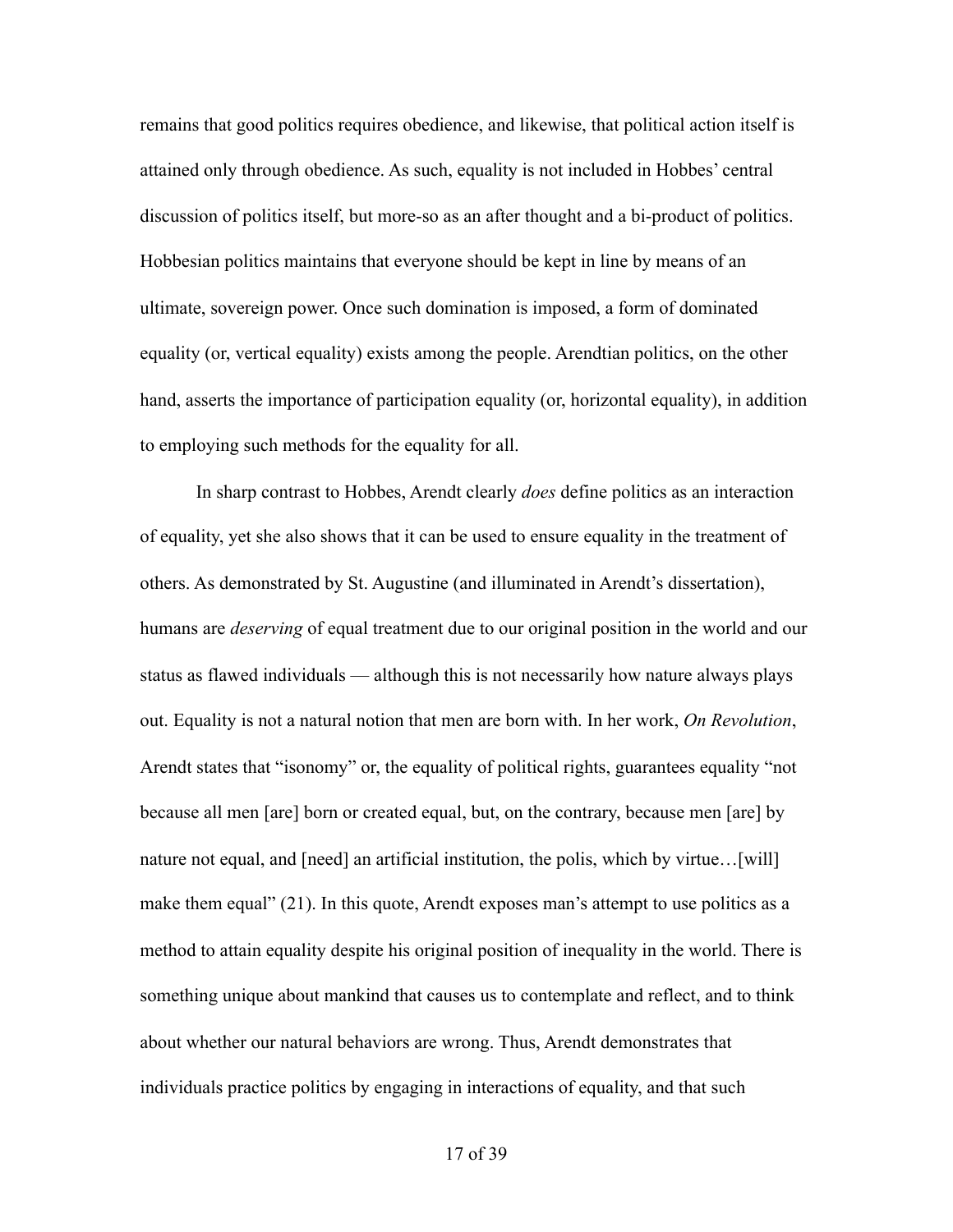interactions should be used to create structures that work to secure and maintain the equality of others.

#### **Achieving Politics Through The Personal**

 With the truth of Arendt's words expose, the question now becomes — *how can such a notion of equality as politics be achieved?* Although I profoundly disagree with Weber's assumed truths regarding the foundation of politics and the state, the remainder of his speech, *Politics As A Vocation,* does begin to point us in the right direction. Through his exploration of how men can achieve a successful career in politics, he questions why individuals choose to obey leadership in the first place. Weber then delves into the personal characteristics of men and how such characteristics might impact politics. The analysis of Weber's discussion exposes the large influence of the personal when it comes to politics, which will eventually bring us back to Arendt.

Weber states that there are three unique justifications for a community's willingness and ability to be dominated and follow some other authority. The first is the authority of what is "traditional" and perceived as the "eternal yesterday" (78). In other words, the societal recognition of tradition, habit, and perhaps melancholia for the past. The second is the authority of what is "legal," or the acceptance of logical and valid societal rules (78). The third, and for the purpose of Weber's article, most important authority is that of one's charisma. This "personal gift of grace" evokes the community's total devotion and trust in the specific and internal qualities of "individual leadership" (78). Even in a democracy, Weber asserts that citizens vote on a primarily emotional basis, depending on how they feel towards a particular politician. Thus, the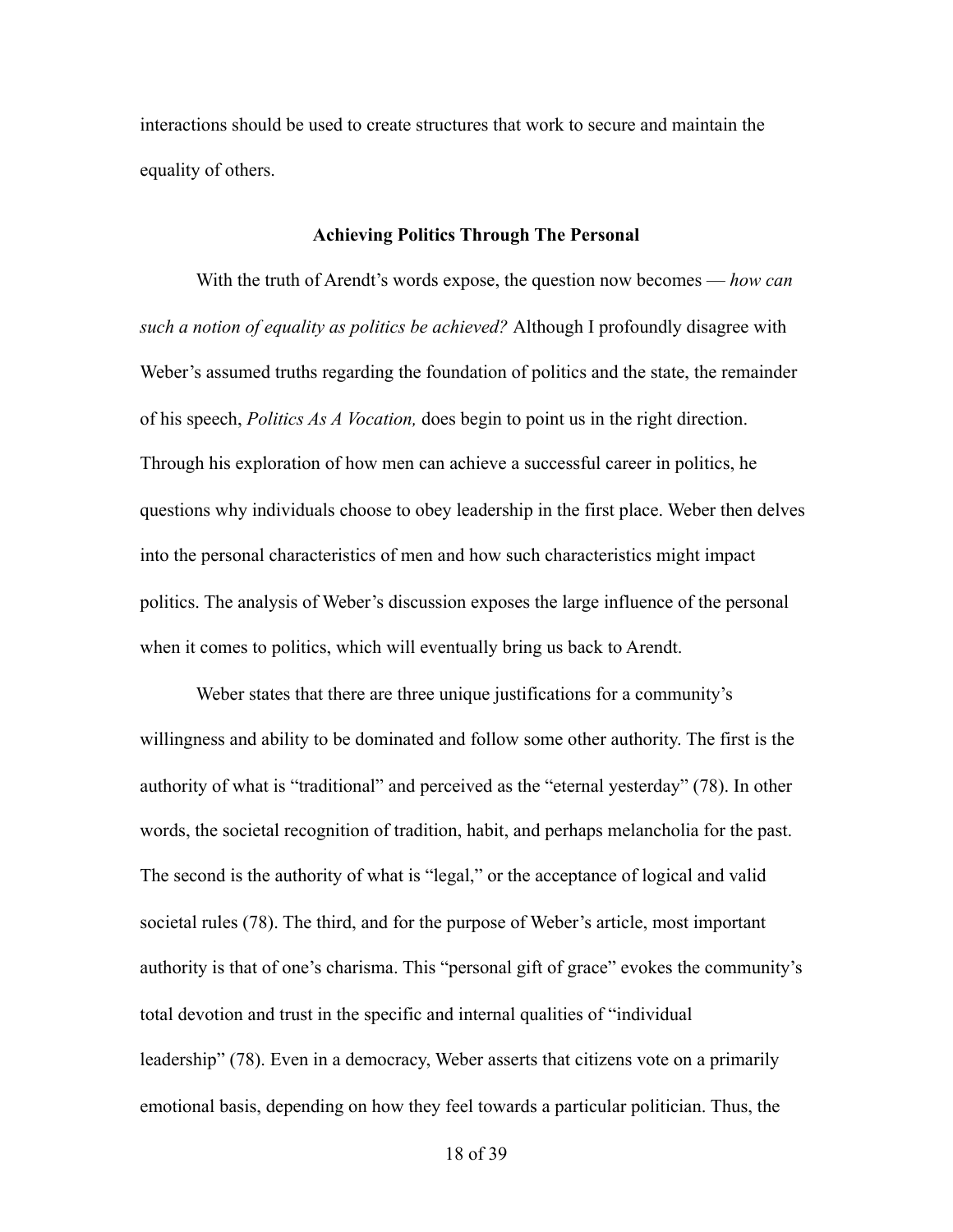successful politician acquires a following of devoted persons primarily due to their internal characteristics. Others follow because there is something about these characteristics that causes them to believe in the leader. Without this sense of personal charm, the ability to assert authority and gather a significant number of followers remains elusive. Therefore, these is clearly something about one's personal characteristics which impacts their success in participating in what Weber defines as "politics."

 Next, Weber identifies what personal qualities make someone a good politician in addition to the internal charismatic nature that makes others prone to follow. According to Weber, there are three primary characteristics that make for a 'strong' and likewise, successful political personality: passion, a feeling of responsibility, and a sense of proportion (97). By "passion," Weber is referring to one's devotion to a particular cause. One must attain motivation to addressing and solving specific issues. By "responsibility," Weber means being responsible with the use of one's power. A politician must be responsible for the outcomes of his actions, and must not take this responsibility lightly. On the flip side, one's irresponsibility might come to form when a politician enjoys "power merely for power's sake" without a legitimate or worthy purpose (98). However, I would maintain that regardless of one's intentions, defining politics and a politician's purpose as attaining power and sovereignty over others is a dangerous position to assert, and a slippery slope to totalitarianism.

 Nevertheless, we finally come to the matter of "proportion." Weber introduces this concept as the most important psychological quality of the politician, stating that one needs such a characteristic in order to exhibit responsibility as well. By "sense of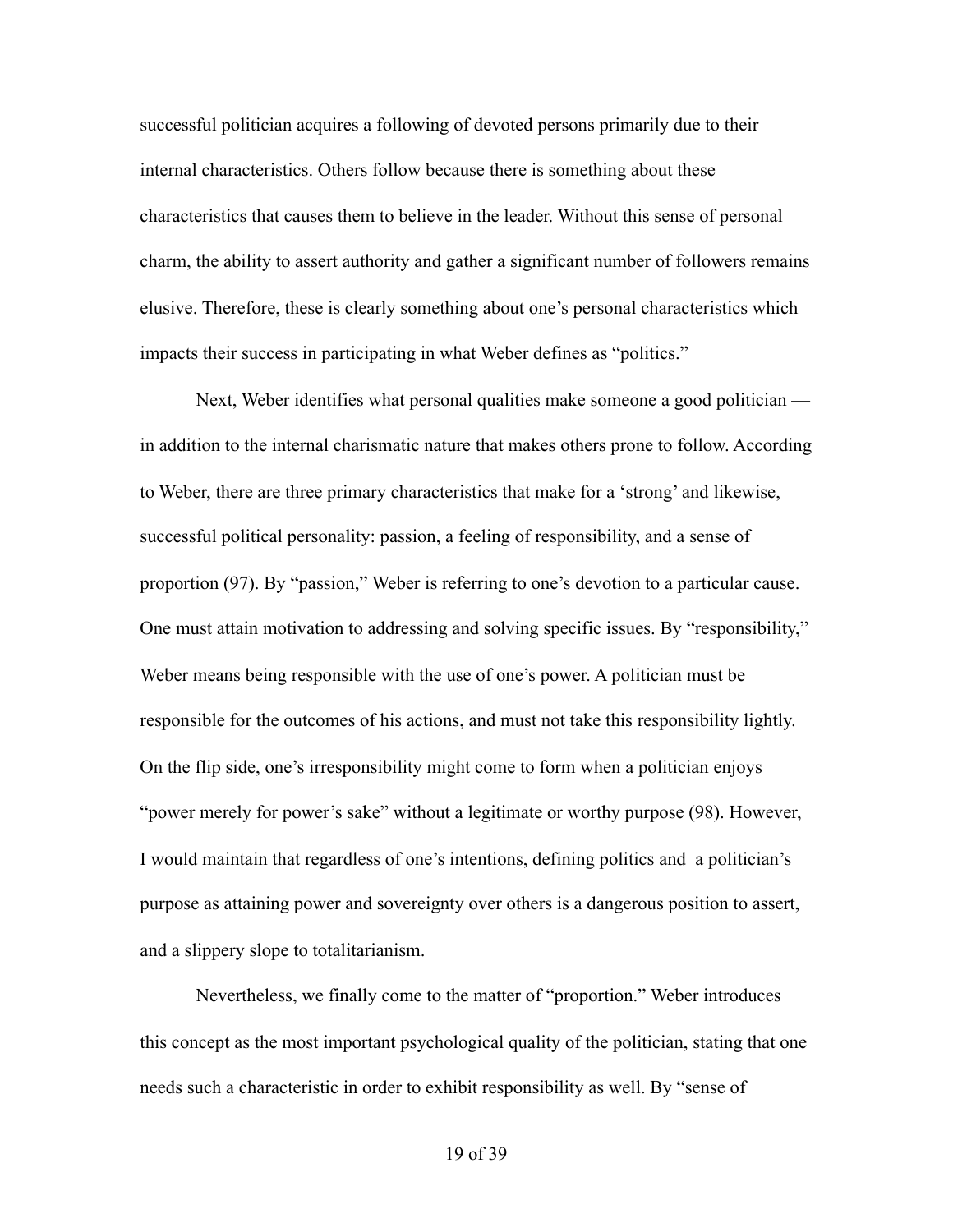proportion," Weber means the ability to always work and address issues with inner calm and peace, and to not let external realities impact this inner calm. Weber suggests the ability to achieve proportion can be attained by maintaining an objective perspective towards political matters, and avoiding one's (in a sense, inherent) subjective lens. In this way, it seems that the so called 'good' politician must be able to strike some type of balance between passion towards a cause and utilizing objectivity in one's political manner as well. One should not get too internally involved with any particular issue or cause, instead employing awareness for one's personal biases. As Weber describes, the politician must at all times maintain some type of "distance [between] things and men," and similarly, "distance towards one's self" (98). To lack such distance is of grave concern for the politician, because one might get too riled up and internally invested in a particular issue, and therefore cease to rule in a so-called 'responsible' manner.

 Though Weber's argument attains validity, and though he is on the path to the right answer, he fails to go truly deep enough into what makes humans behave this way. How do we explain passion? What do we attribute to an individuals' ability to express objectivity? I interpret these as rather vague explanations and understandings into what makes a politician 'great' or even 'good.' Despite these critiques and concerns, and even though Weber is explaining how such forces can be employed by an individual in order to achieve total domination, he does expose the fact that the personal plays a large role in the actualization and realization of politics. This leads us to Arendt, who successfully executes a deep theoretical analysis into what aspects of the individual greatly influence politics. Through a confrontation of Arendt's theories, we arrive at the conclusion that the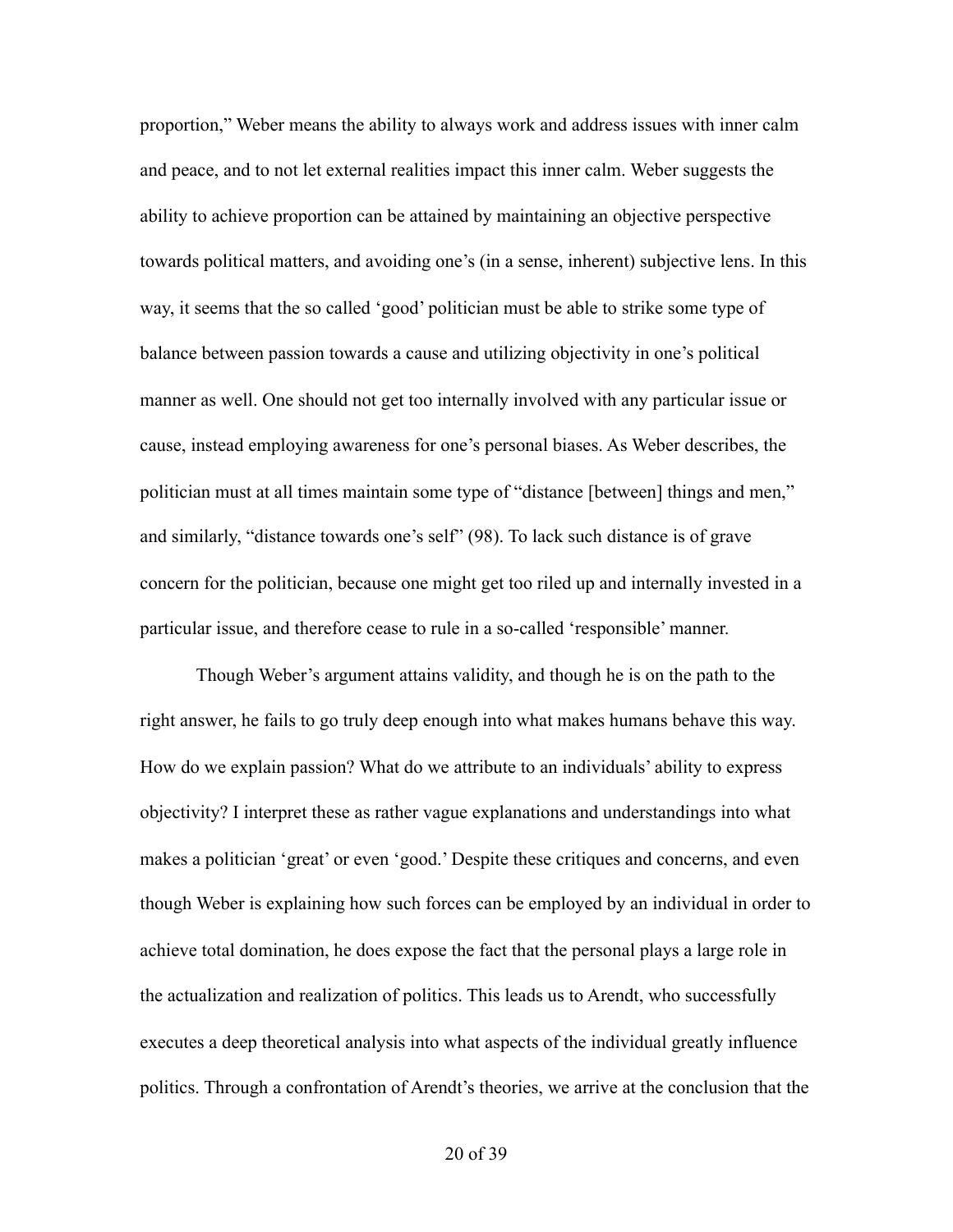answer to what influences good politics can only be found through the understanding of humanity, and what it means to be human. To put it in Arendt's words, the "human condition." Before embarking on the journey of discovering how good politics is to be achieved, and thus a sense of political and societal equality, we must first embark on a journey of ourselves. Before understanding how the human experience impacts politics, we must first ask: *what does it mean to be human?* 

#### **Defining The Human Experience: Plurality**

An extensive examination of Arendt's collective works makes it clear that she is mesmerized by what it means to be human. Not only is she fascinated by the realities of the human experience — she believes in the superiority of humans among other living things. In Arendt's work, *The Human Condition*, she claims that human beings are among "the most highly developed species of organic life," directly highlighting the humanistic lens with which she views the world and political concepts (11). In the same way that scientists split the atom, Arendt's literature strives to break apart the human experience and examine what it truly means to be human, especially in how it pertains to politics. In her exploration, Arendt identifies a key aspect of the human condition which provides mankind with the ability to elicit true *political* action: plurality. Through an analysis of 'plurality,' Arendt seeks to understand the human experience and with it, the very foundation of politics itself.

 Arendt describes human 'plurality' or 'duality' (I will use the two terms interchangeably) as a key trait which is integral to the human condition and therefore politics. As she explains in *The Promise of Politics*, 'duality' is the uniquely human

21 of 39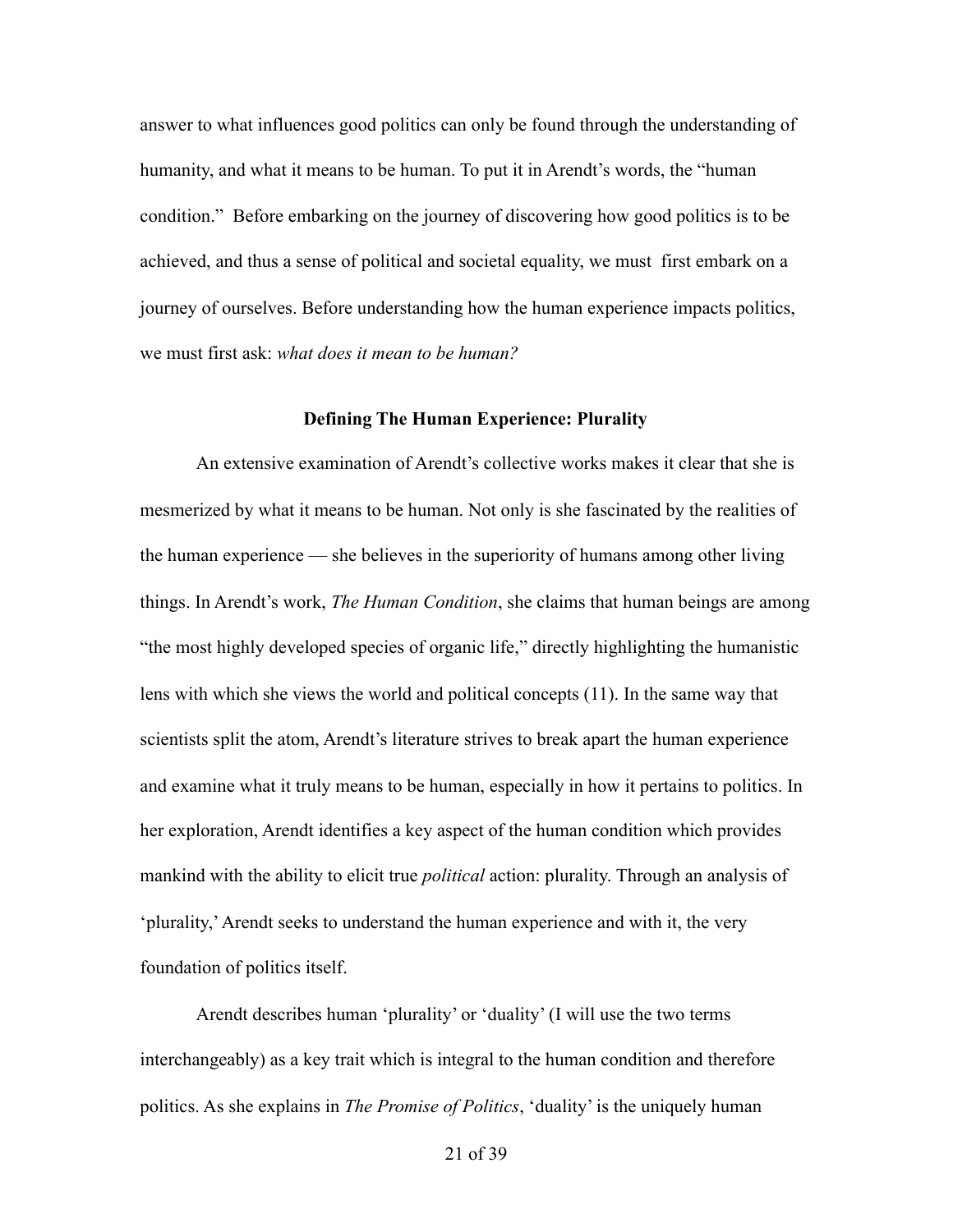ability to engage in a dialogue with one's self (20). One can form original thoughts and opinions, yet also ponder those thoughts and opinions without ever conversing with another person. This contemplation, Arendt argues, is crucial for forming one's conscience and thus for pursuing morality and justice as well. She states, "no man can keep his conscience intact who cannot actualize the dialogue with himself" (25). Reflection on one's own thoughts and actions, as well as others' thoughts and actions, is necessary in order to determine how one ought to engage with the world. For example, if I am unable to thoughtfully contemplate my actions prior to my execution of them, I am unable to consider important consequences, such as how my actions might impact another individual. If I have harmed another individual, how can I express remorse for my mistake or compassion for this person without an ability to adequately reflect, or consider how my actions have in fact impacted this other person. If I am unable to engage in these conversations with myself, how can I possibly responsibly determine what actions to take? Thus, it becomes clear that human plurality teaches us how to live with ourselves, as well as how to live and interact with others in a community — important knowledge to have in order to practice Arendt's proposed definition of good politics. As Arendt states, "living together with others begins with living together with oneself" (21). If we cannot engage in these reflective conversations, demonstrating awareness of ourselves and our actions, the ability to live peacefully and productively with other members of society becomes impossible. Therefore, only through the experience of human duality can the central goal of politics itself realized.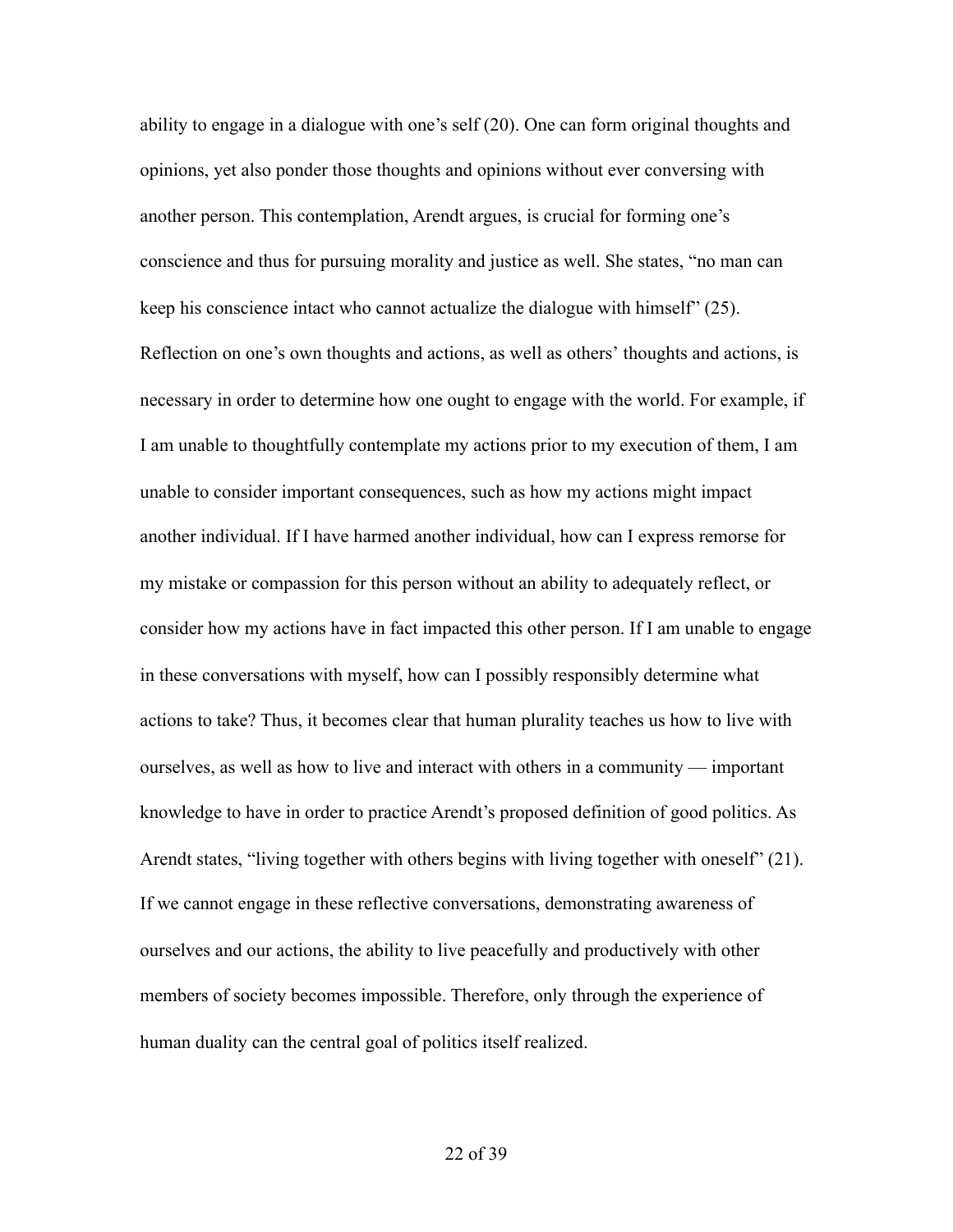It is fascinating that Arendt explicitly promotes a personal characteristic for politics that Weber explicitly denounces. While Arendt stresses the importance of connecting with the self through pluralistic conversations in order to act responsibly (in both a political and nonpolitical manner), Weber blatantly argues that the 'good' political leader can only act responsibly by means of keeping a respective distance from his or herself. If we return to my earlier analysis of Weber's speech, we see his clear proclamation that the politician must exhibit such distance in order to maintain a sense of 'proportion' towards matters of the state. Weber seems to assert that if one is too in touch with one's personal political agenda, one's judgment may become clouded, and he or she may not be able to make good decisions on behalf of the state he or she is representing. In sharp contrast, Arendt asserts that only through the conversation with one's self, or the interaction with one's duality, can one truly explore whether or not a particular decision may benefit others, and thus serve the greater purpose of politics (equality). It is important to note that although Arendt and Weber do explore the influence of the personal in politics, they advocate for exact opposite personality traits within the individual who engages with politics. This distinction sheds light on the fact that while the notion of Arendt's politics requires human plurality, obedience-focused governments, such as those that Weber promotes as an inherent part of state politics, are inherently intertwined with lack of plurality.

 In keeping with this line of thinking, Arendt claims that totalitarian regimes often do manipulate mass communities' lack of plurality in order to achieve and maintain their dominating power. In order to understand this point, we must first understand Arendt's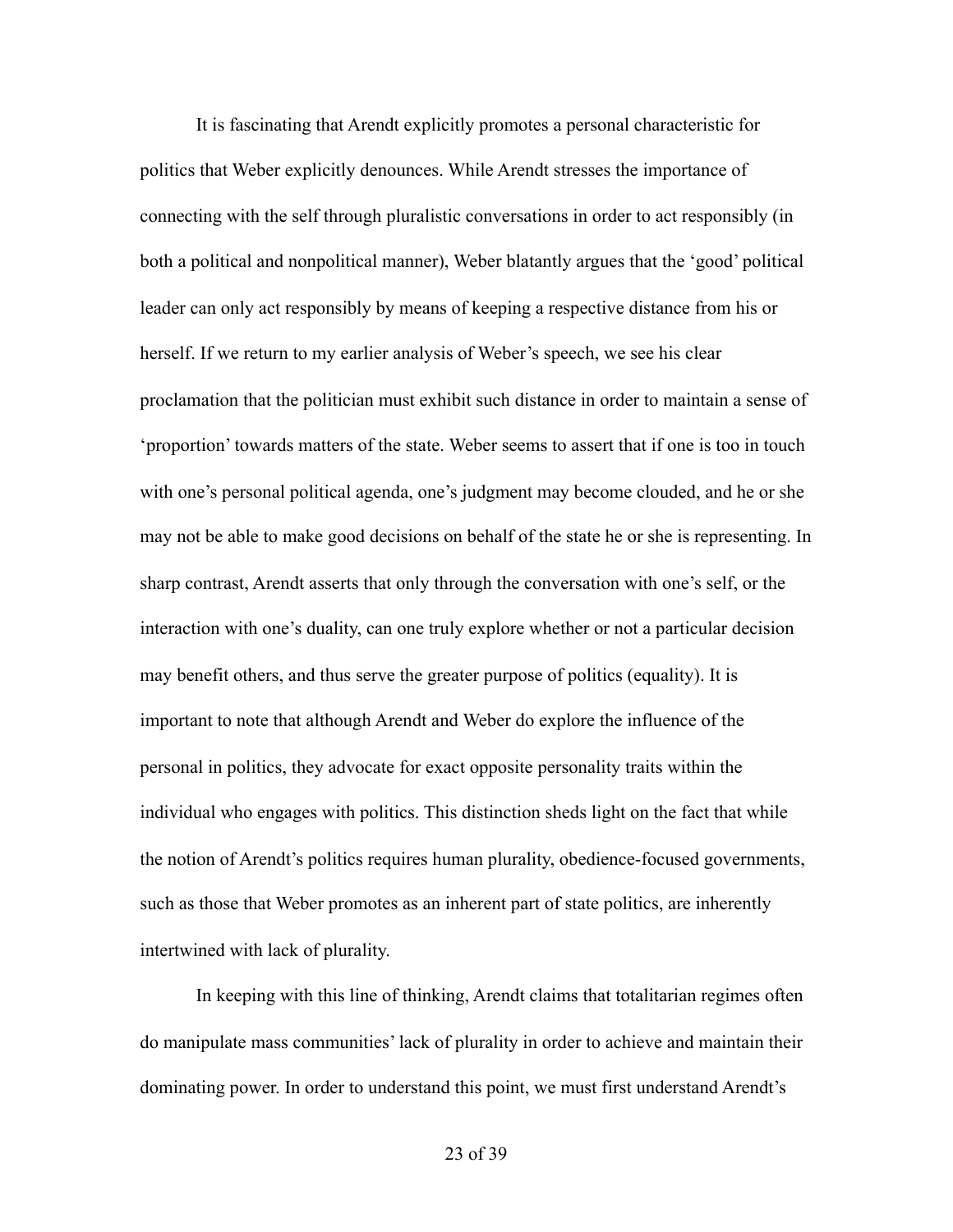explanations of three different — though seemingly similar — concepts which all lie on the spectrum of being alone. Throughout the entirety of Arendt's works, she continues to relate political action (and problematic inaction) to solitude, isolation, and loneliness. To begin, Arendt demonstrates that plurality is always realized within solitude, and vice versa. Only through solitude, through the ability of being alone with one's self and one's thoughts, can one engage in the internal dialogue of duality. At times, Arendt goes so far as to suggest that the two are interchangeable, defining solitude *as* the "dialogue of the two-in-one" (36, *The Promise of Politics*). Thus, through plurality, one always remains connected to the self. Therefore, the experience of solitude is never one of being truly alone or lonely, for even when separated from other individuals, one remains in contact with the self (20). A central problem for politics, then, arises when this sense of solitude, and thus plurality, is destroyed. As Arendt demonstrates, when this key aspect of human condition is destroyed, politics quickly follows. Arendt furthers the discussion in her statement that the primary concern of totalitarian governments is to "eliminate all possibility of solitude" for its participants (24). Thus, it seems that totalitarianism movements are facilitated by individuals who cannot participate in a healthy relationship with themselves, and have therefore lost a sense of their own humanity. As such, these individuals lose the ability to think and reflect, and are merely left with their ability to act, or, follow orders of those in power.

 Instead of solitude, totalitarian governments require both isolation *and* loneliness of the masses in order to be effective. In *The Origins of Totalitarianism*, Arendt states that the totalitarian movement is always formed by "mass organizations of atomized, isolated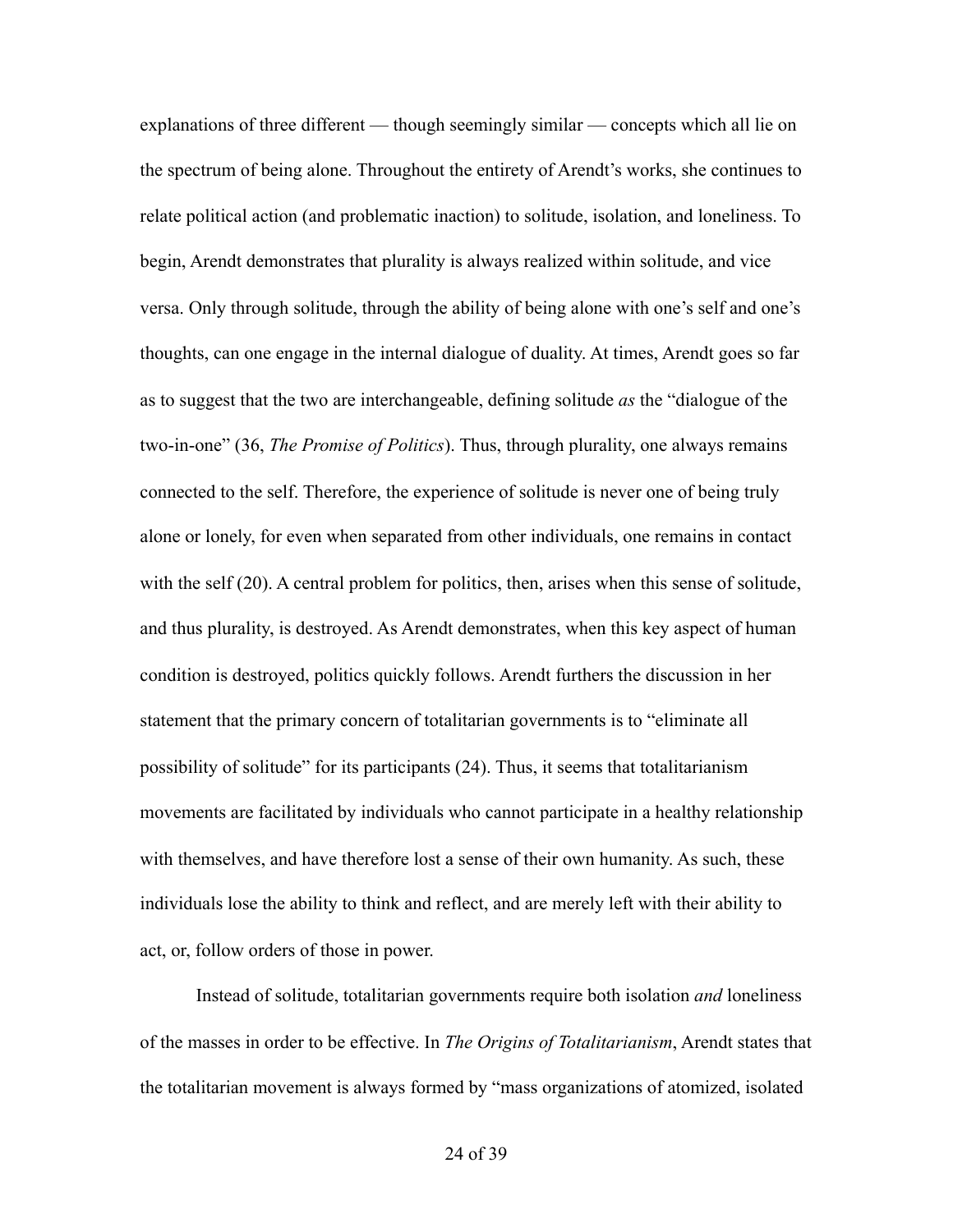individuals" (323) who are lacking in "normal social relationships," i.e. who exhibit loneliness (317). Isolation and loneliness, however, both lie on different points of the spectrum of being alone. Arendt identifies 'isolation' as the political inability to produce meaningful action, due to a lack of other individuals who are either not willing or able to join in the cause, whatever it may be (474). Isolation is a key factor in tyranny because it damages an individual's sense of agency by destroying communal support. In this way, isolation removes the possibility to induce change or revolt, and provides a platform for the tyrant to easily assert control. 'Loneliness,' on the other hand, extends past politics into a more personal sphere of the individual self. It is characterized by Arendt as a feeling of desertion from all human companionship (474). This can refer to the experience between individuals, but it can also reference the relationship to one's self; in other words, one's plurality. This is where loneliness becomes most problematic to humanity, for in this experience, man loses his own sense of self. Thus, to feel truly lonely means to not be fully human. Without the ability to think independently, man's total manipulation becomes an even simpler task, creating blind followers of the tyrant's regime. In this sense, totalitarianism disrupts both the public sphere (through influencing political action) and the private sphere (through damaging personal identity and wellbeing).

 This dangerous combination of isolation and loneliness is crucial for understanding totalitarianism, yet also worth noting is Arendt's mention of the the "masses." Interestingly, tyranny's success is also only possible through mass groups of people. Arendt says,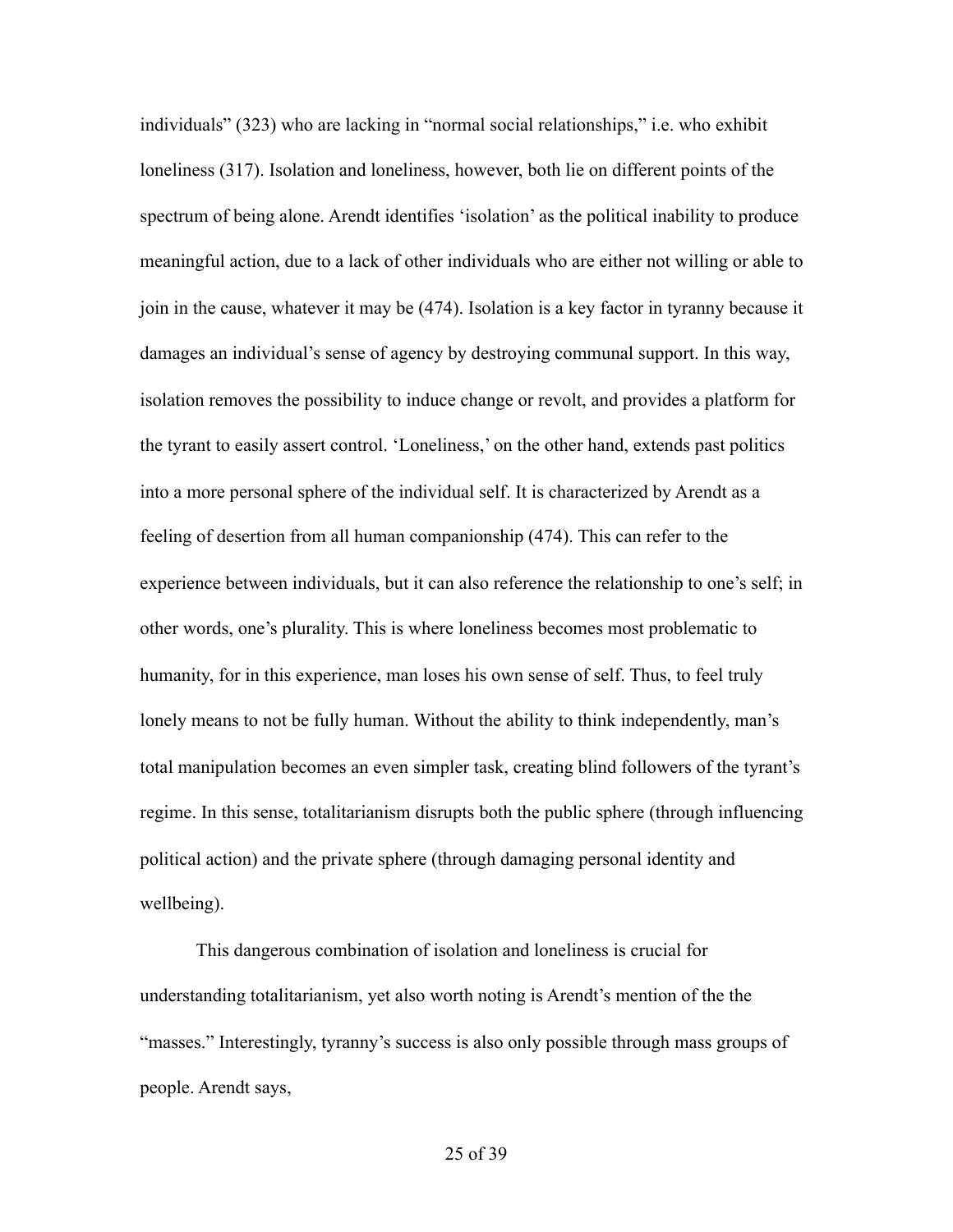*"Totalitarian movements are possible wherever there are masses who for one reason or another have acquired the appetite for political organization. Masses are not held together by a consciousness of common interest and they lack that specific class articulateness which is expressed in determined, limited, and obtainable goals" (311).* 

Arendt paints a picture of the "masses" as a gigantic, disorganized body of individuals who, though they have internalized particular political motivations, are ultimately incapable of acting on them due to their isolated and lonely statuses. Therefore, it makes sense that such masses follow tyrannical leaders so loyally — they are attracted to the promises that such strong political figures make in terms of action and follow through. Though mass society consists of numerous individuals lacking in personal agency, when brought together under a dictatorial leader, these masses are able to exert enormous amounts of power. It is strange and even ironic that the totalitarian movement requires a large body of individuals — a community, in a sense — who are united only through their individual experiences of isolation and loneliness. Yet, as Arendt demonstrates, it is possible to experience these concepts when surrounded by people, just as through solitude, it is possible to be comforted by one's own company even while completely alone. Again, Arendt's explanation of totalitarianism highlights the significant danger that lack of human plurality can pose. This is important to note because through this understanding of totalitarianism as functioning with lack of plurality we see not only that plurality is needed for good politics but the incredible dangers of what can happen when plurality is not present. interestingly, obedience based regimes and lack of plurality are two sides of the same coin.

#### **Plurality (Or Lack Thereof) In The Holocaust**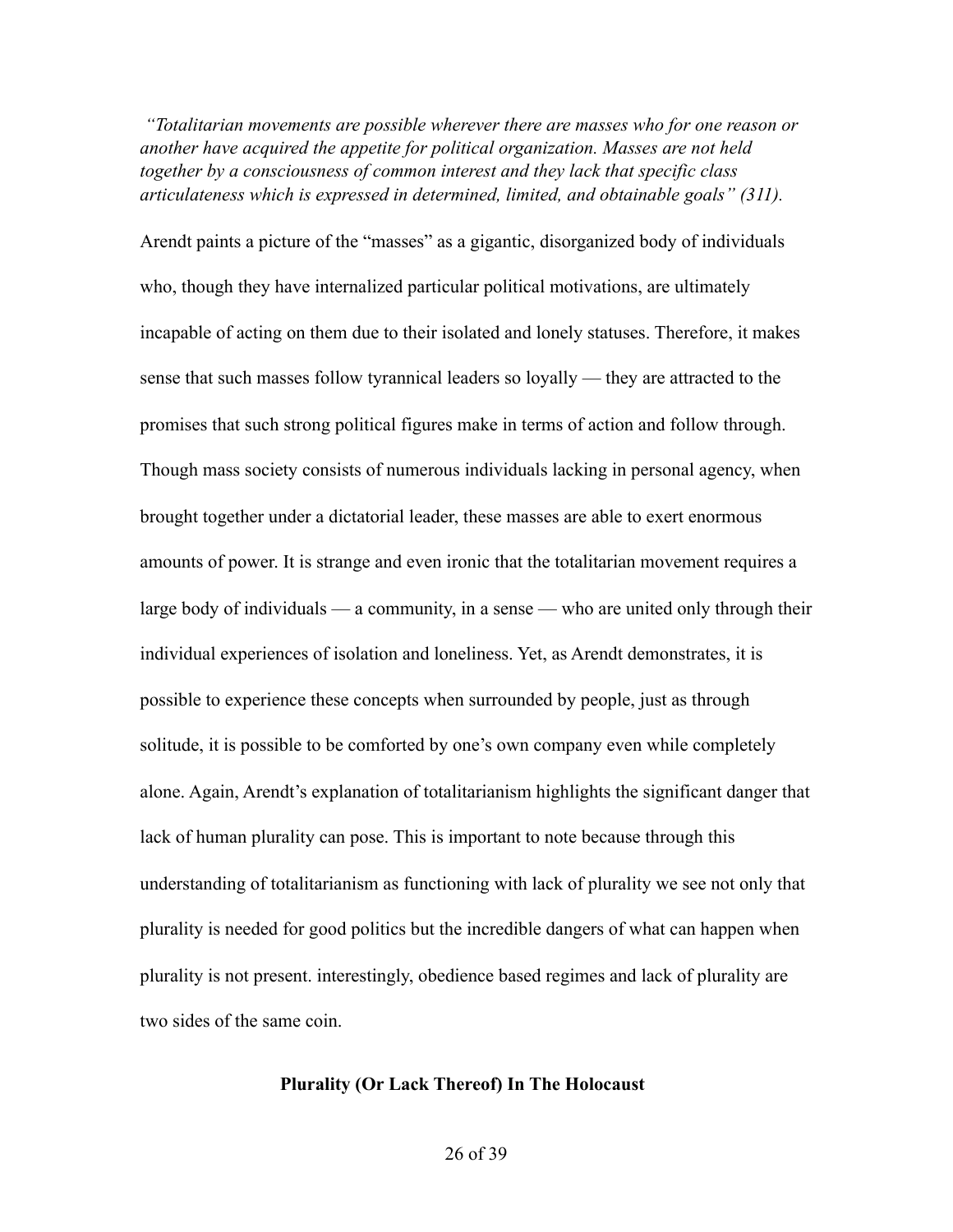Just as plurality is the key to the political utopia of equality, its absence is also the key to political and societal destruction, further highlighting its important role in the politician's psyche. In *Eichmann in Jerusalem,* Arendt provides further insight into what might happen when this very sense of plurality is lost from the human condition. In this work, Arendt analyzes the rise and fall of Adolf Eichmann, a German Nazi official executed for actively participating in war crimes of the Holocaust, such as the mass deportation of Jews from Germany. Arendt's illumination of Eichmann's internal flaw demonstrates its great potential to cause disaster and total destruction for politics as well as the entire human race. Arendt identifies Eichmann's total disregard for others, his seeming lack of conscience, and ultimately, his failure to experience the human condition of plurality, as precisely the root causes of his politically destructive and toxic actions.

 Much of Arendt's work follows the progression of Eichmann's trial on his contributions to the Holocaust. She recalls a particular moment of an interrogation, in which Eichmann defends his horrific actions with the reasoning (read: excuse) that he was simply doing what he was told.

*"[Eichmann] remembered perfectly well that he would have had a bad conscience only if he had not done what he had been ordered to do — to ship millions of men, women, and children to their death with great zeal and the most meticulous care" (25).* 

In this passage, Eichmann claims that he does not feel guilty for committing war crimes because he was simply following the orders of his superiors (mainly Hitler). However, what Eichmann means to say is that he is incapable of expressing feelings of guilt because he has no conscience at all — or a faulty one at best. Eichmann clearly has no ability to ponder the consequences of his actions nor his role as a facilitator in the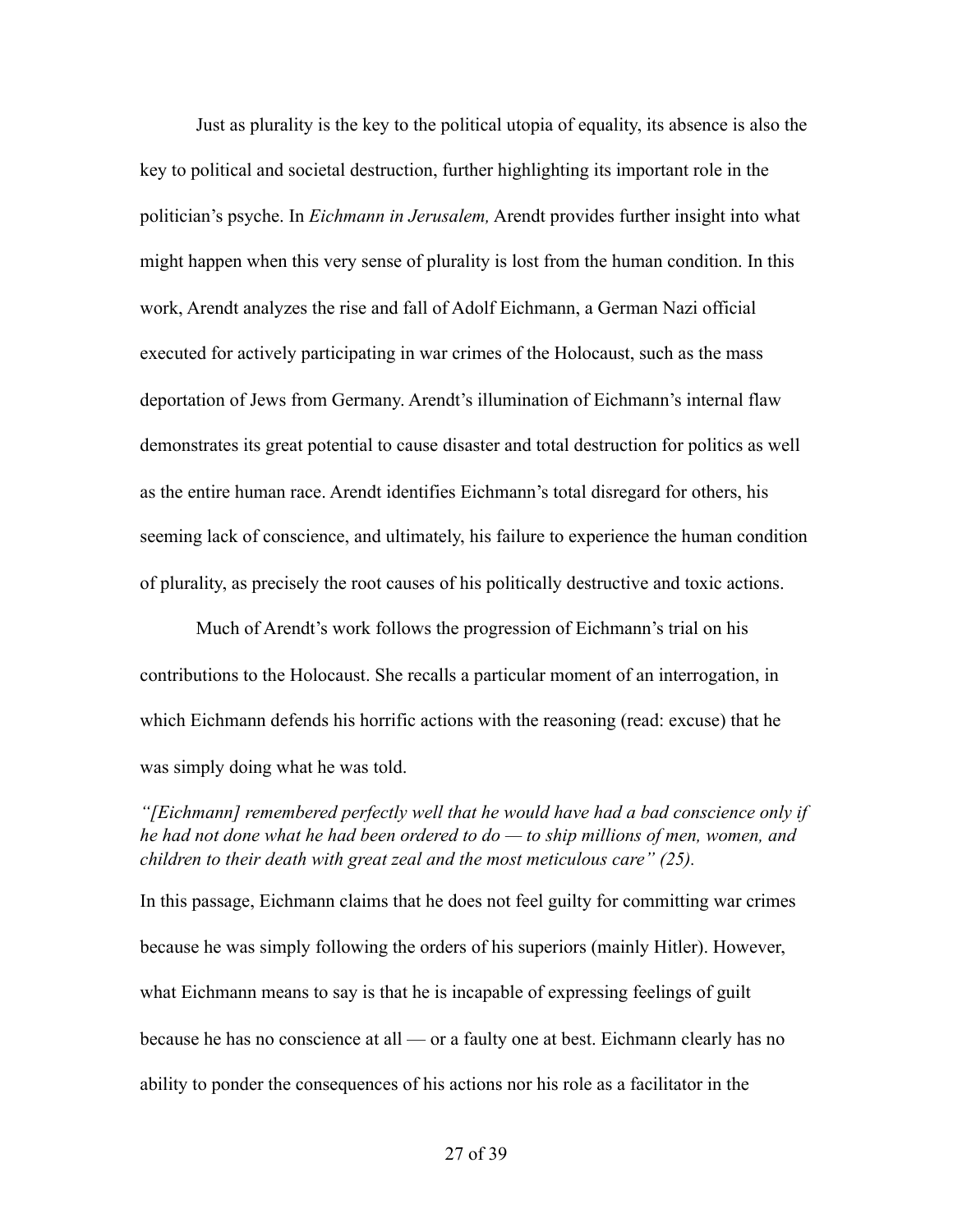Holocaust. Instead of engaging in a thoughtful dialogue with himself — such as *"how will this action impact the Jewish citizenry?"* — Eichmann functions as a robotic cog in an incredibly problematic system of oppression and violence. He is incapable of taking responsibility for his actions, perhaps because he is unable to realize that he has agency and power within himself to break from his commands and not participate in the horrors of the Holocaust. This is not to say that it would have been as simple as standing up to his Nazi counterparts and politely saying "no." However, Eichmann clearly does not even have the internal capacity to reflect upon or even *acknowledge* the fact that he is a guilty party. In this way, Eichmann is exposed as a simple-minded man who can only blindly follow his superiors, and never triumphantly take the lead in the pursuit of justice, or at least some form of better politics.

 Arendt delves further into Eichmann's character than simply the trial, however, providing further evidence as to Eichmann's lack of plurality and therefore conscience. A frequent point of reference for Arendt is Eichmann's inability to speak. On a basic level, Eichmann does not know how to communicate with others. He is self obsessed, constantly brags, speaks in absurd cliches. Many times, in fact, he expresses total and complete disregard for the fact that others even *exist,* as demonstrated by his inability to keep track of Jewish history (which he played such an active role in) though he can recall major turning points in his career (53). In fact, he claims his "greatest grief and sorrow" to be his failure to advance farther in his position within the S.S. (33). How is it that a man who's actions so violently impacted an entire people can remain so absurdly, at times almost blissfully, ignorant to the consequences of his actions? How can he evade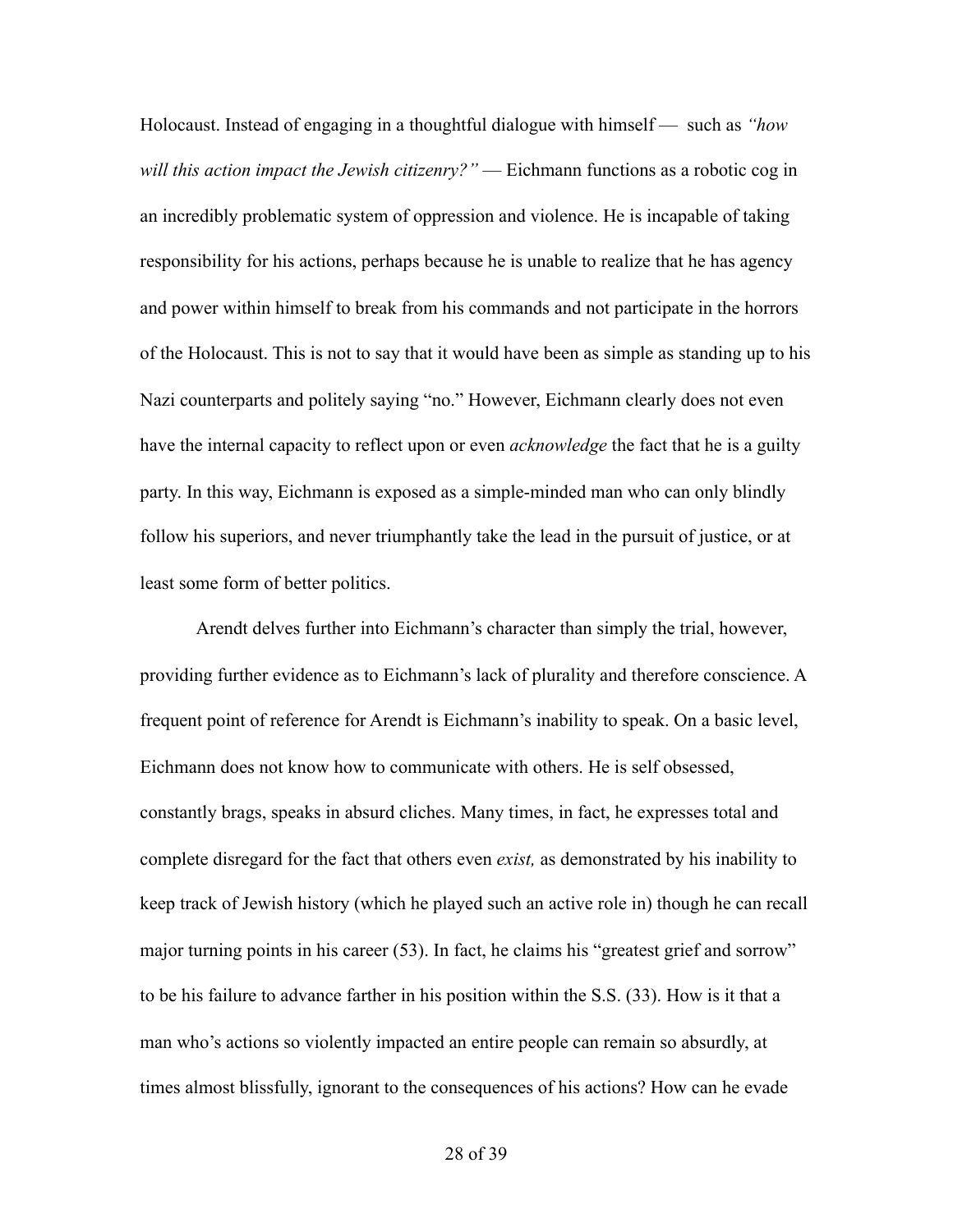any sense of responsibility within himself, and only focus on his personal wellbeing? The answer lies within Eichmann's lack of plurality. Arendt elaborates:

*"The longer one listened to him, the more obvious it became that his inability to speak was closely connected with an inability to think, namely, to think from the standpoint of somebody else. No communication was possible with him"* (49, emphasis mine).

This is precisely what Arendt defines as Eichmann's fatal flaw. Of course, the inability to speak is a major problem when trying to exercise what myself or Arendt might refer to as "good" politics (as only through speech and action can we implement change in the search for justice). Yet it is the demonstrated inability to exercise his mind, and thus engage in a conversation with himself, that is Eichmann's true undoing. In this way, Eichmann is illustrated as a man who remains unable to imagine how his actions or words may impact others. He is a man without any internal conscience whatsoever, thereby failing to contemplate his actions or express any care and empathy for anyone besides himself.

Arendt's horrifying descriptions of Eichmann illuminate the great danger presented before the world when mankind loses his ability to think for himself. When man is unable to engage with his own psyche, we find that he is unable to engage with others' as well. Through this failure, man looses his empathy, compassion, and sense of responsibility to other human beings — in essence, his conscience, and his humanity. Further, through Eichmann we are given an excellent demonstration of the fact that obedience cannot possibly be defined as the ultimate gate keeper of good politics. Through the end, Eichmann routinely referred back to the fact that he maintained his position as a "law-abiding citizen" throughout the atrocities of the Holocaust (24,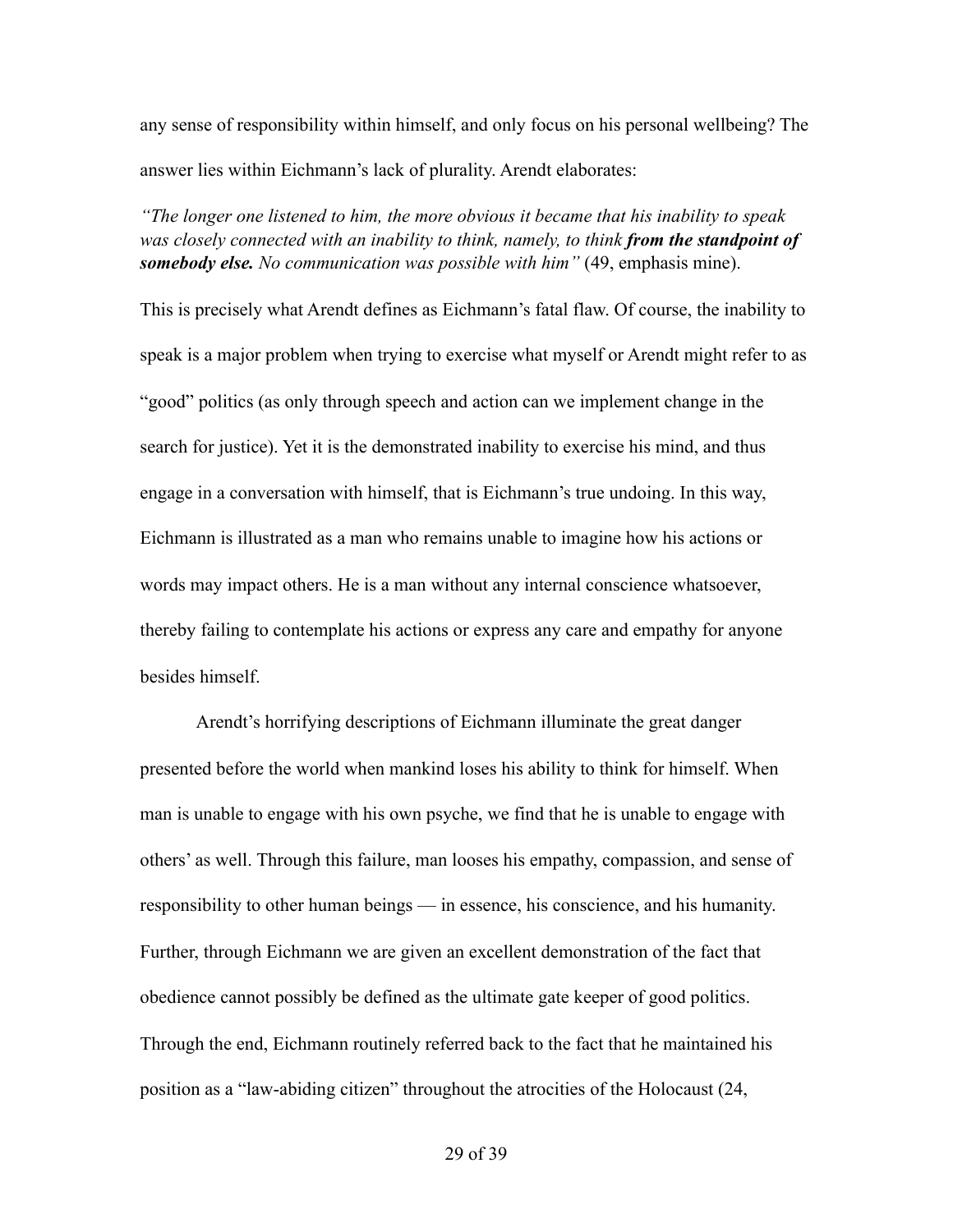*Eichmann in Jerusalem*). Not only do we realize through this analysis that lawconforming obedience can be incredibly problematic (which will further be exposed in my analysis of totalitarianism) — we uncover the truth that the failure to realize one's true humanity through plurality may lead to utter destruction and devastation for the body politic and millions of innocent civilians.

 This is, of course, what was meant by Arendt's infamous though controversial phrase, "the banality of evil" (as mentioned in *Eichmann in Jerusalem*). As she explains, the world's most horrific atrocities are rarely executed by truly evil individuals. Instead, such events are often brought about by seemingly very average, normal people, who are merely incapable of realizing their own humanity through plurality. As Arendt explicitly states, Eichmann was never found to be clinically insane. Rather, he was a simpleton with an inability to think. He followed the orders of his superiors to a fault — not because of personal antisemitic beliefs, but because he always adhered to the law and did not think twice about whether or not it was just. His main concern was his own personal wellbeing as a citizen, his own advancement as a member of the S.S., and personal glory and gains through such advancement. He was unaware of himself in the context of history and unaware of the consequences of his actions in how they pertained to others. Through the end, he appeared completely unaware of his own responsibility in the perpetuation of a system of oppression and abhorrent violence. As Arendt states in *The Life of The Mind,*  "the sad truth is that most evil is done by people who never make up their minds to be good or evil." Likewise, Eichmann never made a conscientious decision to commit evil. He had no conscience at all, and never thought twice about his actions. His story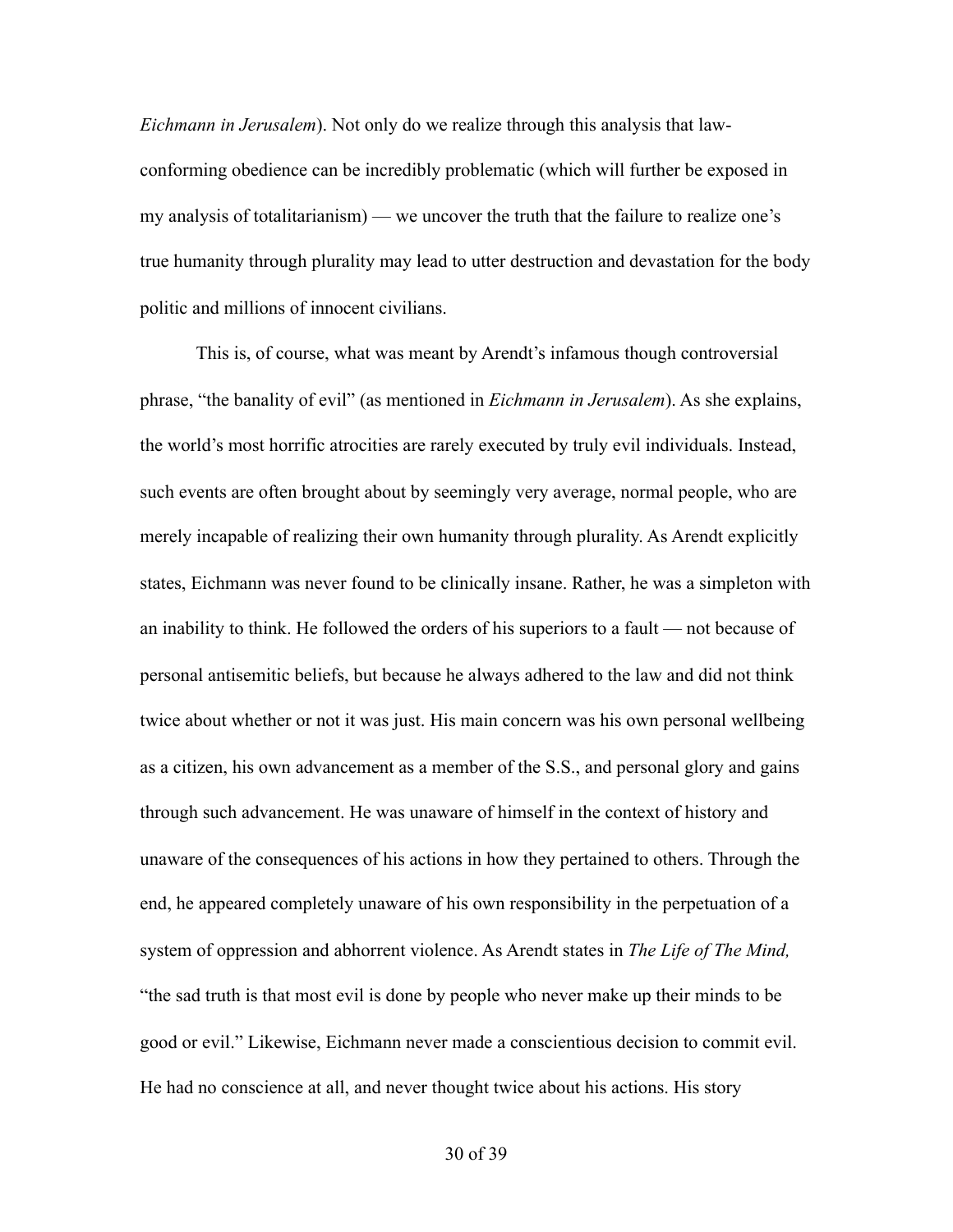demonstrates that when political actors lack their own human plurality, the result has the potential to be truly catastrophic for the entire state.

#### **A Dangerous Void in Today's Politics: Trump's Lack of Plurality**

 Though Eichmann is a perfect example of the dangers facing society when a political figure lacks plurality, there are examples much more applicable to the modern world of politics that we find ourselves in today. One such example is the current President of the United States: Donald Trump. It is no secret that citizens and policy makers across the political spectrum are perplexed, shocked, and in many ways terrified by the manner in which Trump conducts himself within his position of POTUS. A recent Gallup pole, conducted in October of this year, pegged his approval rating at a measly 35% (Marcin). Clearly, most American citizens are frustrated and disturbed by Trump's behavior as commander-in-chief. So, how can we explain Trump's political (and nonpolitical) behaviors? What is it, exactly, that makes him such a poor politician for the country? Ultimately, Trump's etiquette as an adult individual demonstrates a gaping hole in the aforementioned crucial characteristic of the 'good' politician: plurality.

Trump's inability to realize his plurality can be traced back to his blatant failure to form relationships with others. In *Politico Magazine*'s September 2017 issue, reporter Michael Kruse delves into the many ways in which Trump appears to be perhaps the most "lonely" president the country has ever seen. Kruse's article, "The Loneliest President," provides example after example of Trump's consistent inability to form any sort of social bond or relationship with other individuals. Of course, by employing the term "lonely," Kruse was not necessarily intentionally paying tribute to Trump's lack of solitude as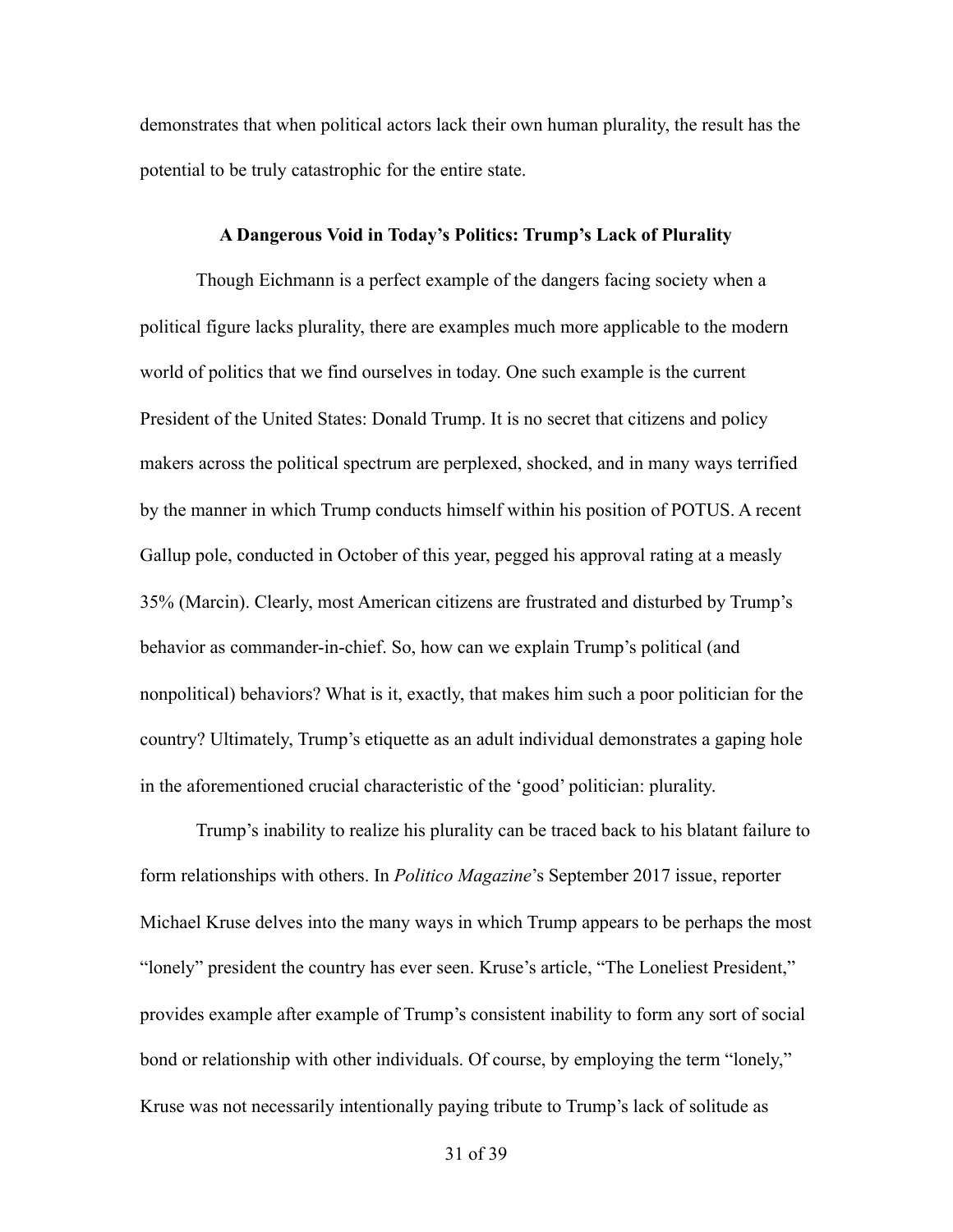explained by Arendt. However, Trump's demonstrated difficulty in maintaining or even forming relationships with others *does* speak directly to Arendt's concerns regarding the inability to realize one's plurality. As Arendt states, "only someone who has had the experience of talking with himself is capable of being a friend, of acquiring another self" (20, *The Promise of Politics*). If you cannot communicate with yourself, you cannot communicate with others. It follows, then, that one who is incapable of forming friendships is likely handicapped by his or her own failure of truly understanding and engaging in dialogue with themselves. Equipped with this knowledge, we can better understand why Trump is incapable of deep social connections — he simply does not possess an ability to connect with himself, and thus cannot do so with other individuals either. This analysis works to demonstrate why Trump is incapable of ever being the type of politician who can achieve good [Arendtian] politics, yet it also leaves us with the horrifying implications and consequences of such failure.

 Trump has always been lonely. To return to Arendt's understanding of 'loneliness,' such an experience is the feeling of total desertion of all human companionship, including one's self. We can find many examples of Trump's failure to form friendships and meaningful social bonds today. Through repeatedly attacking, bullying, and attempting to humiliate others, often in the name of bigotry, Trump has ostracized himself from countless individuals (ranging from political opponents to brief acquaintances). In Kruse's article, he names person after person within Trump's inner circle who has in some way echoed this fact, providing further validity to this identity. The author of Trump's biography, Tim O'Brien, referred to his subject in an interview as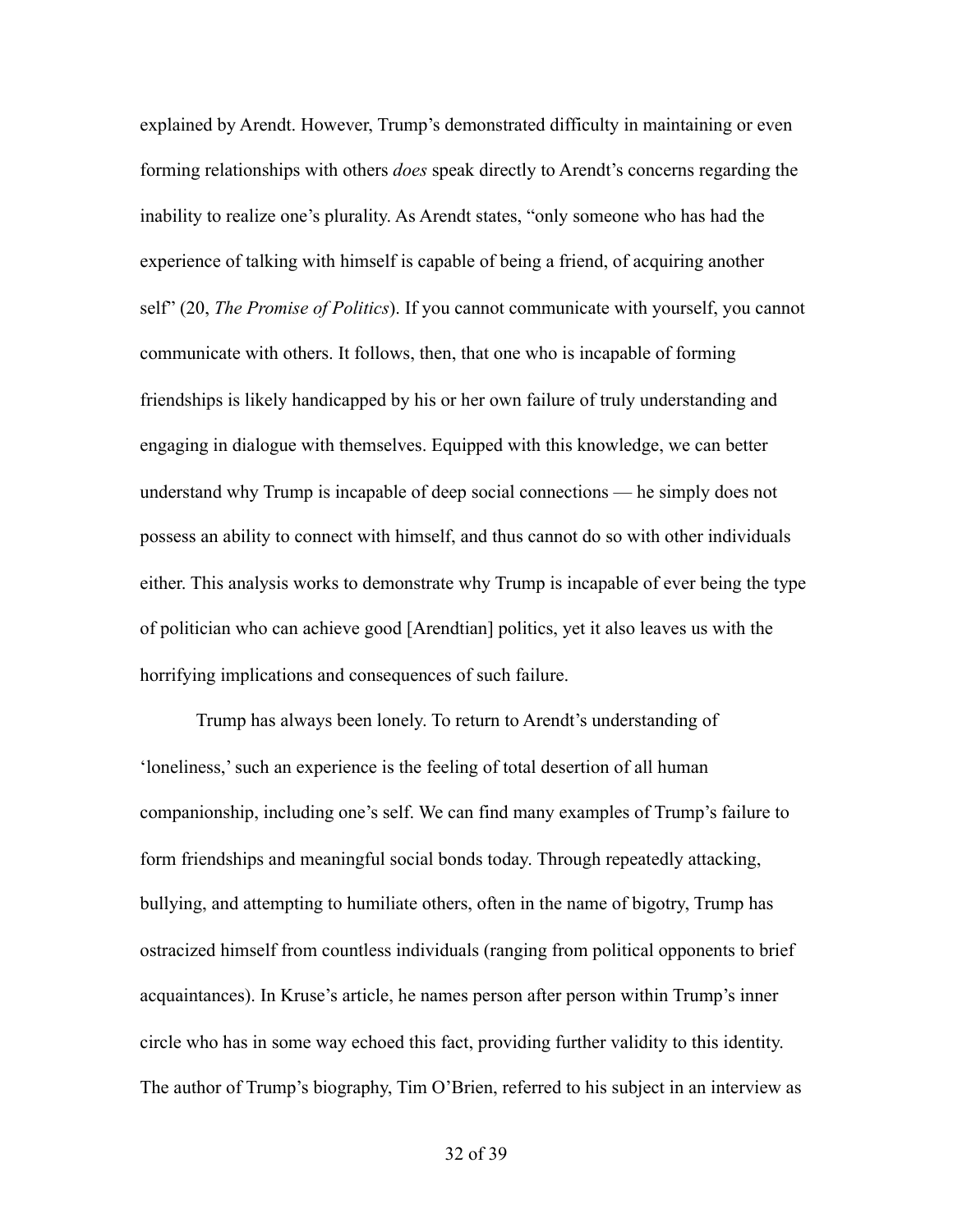"one of the loneliest people" he had ever met, adding that throughout Trump's entire life, he had failed to form deep bonds or relationships with others. Trump's former casino executive, Jack O'Donnell, repeated this sentiment, stating "he was and is a lonely man." Another business associate once told *Newsweek* that, "friendship is not a part of his agenda." One of the few individuals who has remained in contact with Trump over the years, Roger Stone, once claimed that Trump has been both psychologically and emotionally "lonely and isolated" since long before he assumed the presidency. Even Trump himself, in an interview with the *Washington Post*, at one point self-identified as the "Lone Ranger." The sheer number of these statements is shocking to say the least, and addresses the undeniable truth that Trump does not connect with others, and thus must lack the ability (and perhaps even the will) to do so.

 This failure to demonstrate some type of ability and willingness to connect with others is further exposed when examining the life of Trump from adolescence to adulthood. From the very beginning of Trump's young adult life — a crucial developmental stage in which individuals begin to form the crux of their personal identity — he proved himself unable of forming true relationships. Kruse goes as far back into the past as Trump's college experiences, acquiring input from past peers into Trump's outsider status. Students confirmed that Trump neither made nor kept any friends while he was in college at Fordham University, nor later when he transferred to the University of Pennsylvania or began to attend the New York Military academy. One childhood acquaintance pointed to Trump's uncomfortable competitiveness as a point of difficulty for being friends with him. Another, Sandy McIntosh, recalled memories in which Trump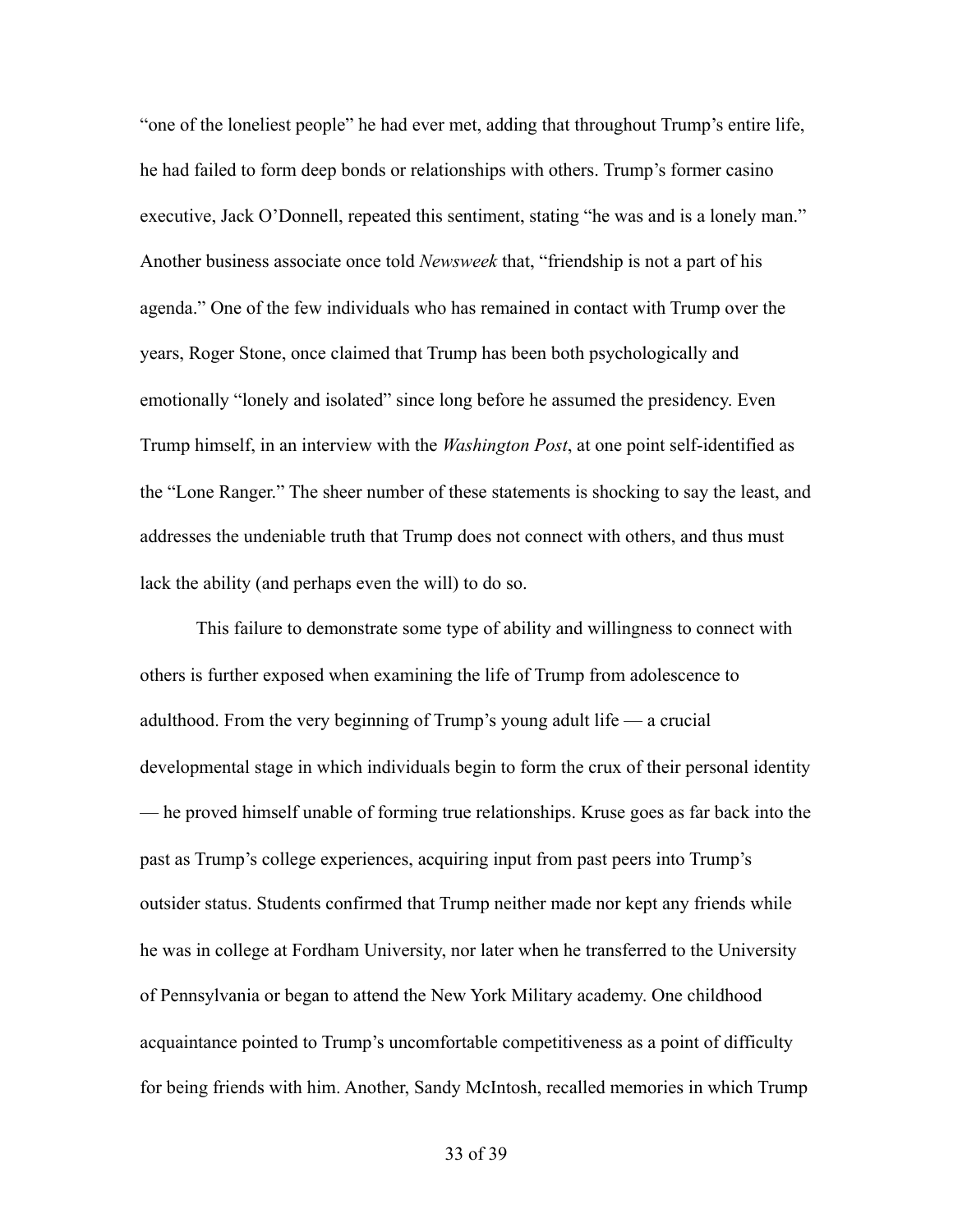refused to laugh at his jokes, or anyone else's. Says McIntosh, "you think of humor as a basic, empathic way that friendships are formed — and he just didn't" (Kruse). Not only does this quote specifically signify Trump's lack of empathy (a crucial piece of plurality) as demonstrated by his social interactions, it provides a vibrant example of Trump's failure to meaningfully engage and connect with others. Again, we see how Trump seems to lack the implicit self awareness necessary to participate in friendship, further illustrating his inability to connect with himself.

 Acknowledging Trump's failure to realize his plurality, we are able to better understand and explain other problematic aspects of his personality. Perhaps the most disturbing of these aspects is the inability to compromise. Kruse points to the fact that once he became a businessman, Trump time and again professed his distaste for partners and shareholders, pointing to Trump's disdain for engaging in collaboration, compromise, or any type of dialogue that requires respecting others as his equal. Even the mere act of a handshake, a point of physical touch that signals respect, acknowledgment, and appreciation of another individual, has been accused by the President as being a "curse" of American society (Kruse). Additionally, instead of engaging in collaborative discussions with those of equal authority who may hold different beliefs, Trump continuously chooses to appoint family members (obligatory relationships; non friendships) and strong loyalists, and diligently works to remove individuals from positions when they are in disagreement with or threaten his agendas and policies. As such, Trump's governmental regime continues to move eerily close to totalitarianism, further proving the fact that even indirectly, lack of plurality and totalitarianism are two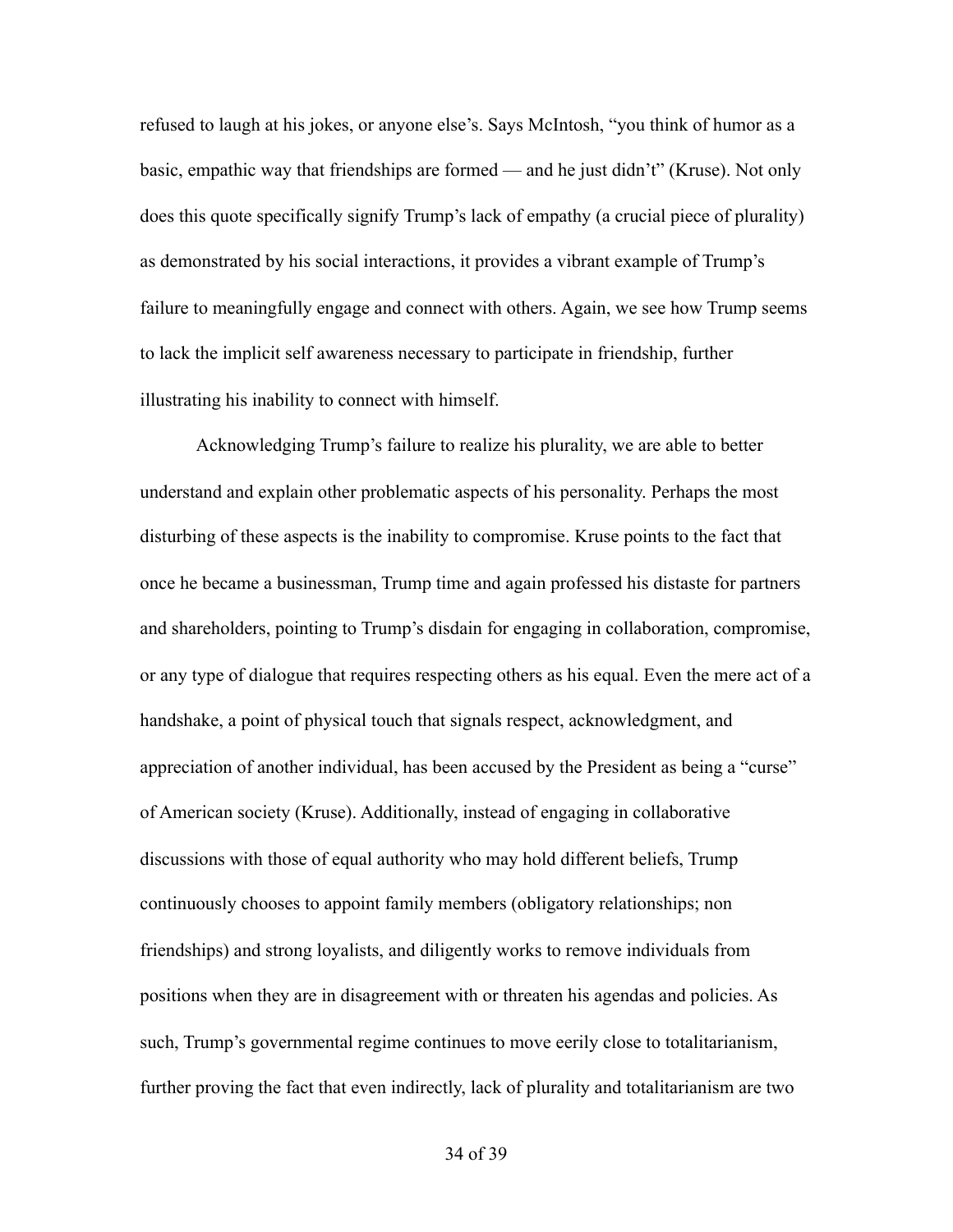sides of the same coin. Again, these examples work to further expose the fact that one, due to an inability to engage in internal dialogue, Trump cannot see from someone else's point of view, nor accept and respect other individuals as his equal, and two, as such, he is entirely incapable of participating in the type of politics which Arendt (and myself) praise.

 Lack of plurality also explains Trump's constant state of paranoia and competitiveness. In a tone reminiscent of Hobbes' view of human life as "nasty" and "brutish," Trump views the world — and with it, humanity — through an incredibly pessimistic and competitive lens. Through this perspective, no-one can be trusted, and, it can be assumed that, quite frankly, everyone is 'out to get' you, your possessions, or both. In Trump's 2007 book, *Think Big,* he expresses anxiety over other individuals wanting what you already have, claiming that "[people] act nice to your face, but underneath they're out to kill you" (Kruse). Kruse highlights another one of Trump's previous quotes in which he explicitly states "I'm a non-trusting person." Trust is an important aspect of any relationship, especially friendship. Yet, Trump seems to reject any notion of depending on somebody else, for fear of exploitation, manipulation, backstabbing, or the like. Without an ability to understand himself or other individuals, it makes perfect sense that Trump behaves in such an aggressive manor. If he is incapable of pondering the perspective of another human being, it may seem perfectly reasonable and rational to assume such a competitive mindset. Regardless of reason, however, such a mindset remains incredibly problematic for political action. Obsession with eternal competition perpetuates a mindset of preserving one's own wellbeing at the expense of others, and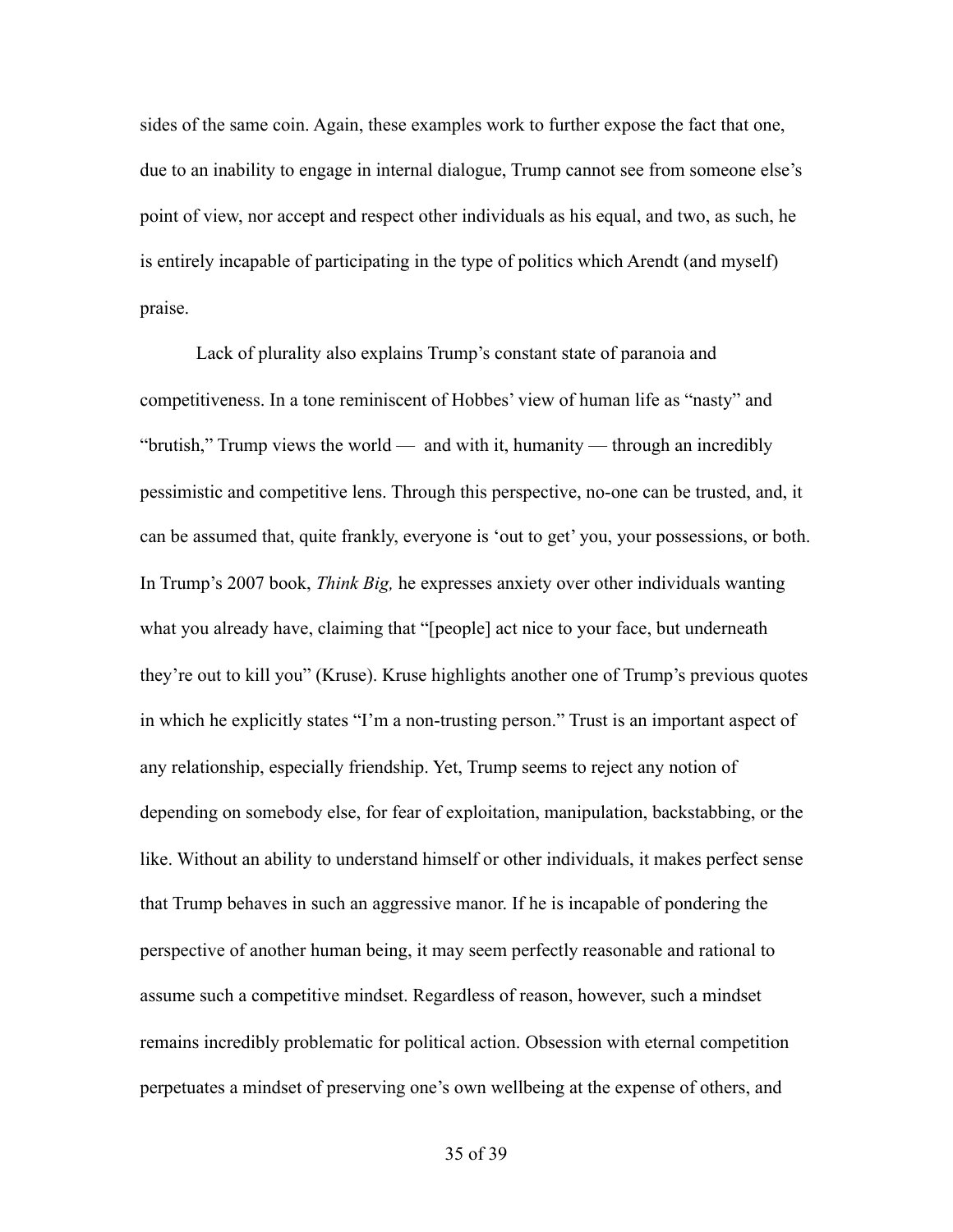thus explains his apparent lack of compassion and empathy towards others. Trump does not accept responsibility for the wellbeing of others because he assumes they will turn around and take advantage of him. The acknowledgment of this fact provides a possible explanation for Trump's offensive mannerisms and personal etiquette (such as his offensive language towards women), as well as his blatantly oppressive racist, xenophobic and classist policies. Ultimately, such an analysis demonstrates that the failure of political officials to realize their plurality proves to be incredibly dangerous and destructive for all politically motivated action.

#### **Where Do We Go From Here?**

In conclusion, plurality is a key component of 'good' political practice. Acknowledging that true politics can only occur amid a dialogue between equals, political participants must possess certain personal characteristics that can only be attained through one's sense of plurality. Without such abilities, it becomes much more likely for the politician to act in irresponsible and incredibly destructive manners for the state. Further, not only does this void of plurality pose a serious threat to the future of human society — it eliminates the possibility of true political action ever occurring.

 Interestingly, however, the influence of one's relationship with the self in matters of politics — or any other field for that matter — remains to be given serious validity and attribution for the course of human history. Although academic explorations may address the concept of the personal within politics, the matter of the personal is something which society, for better or worse, continues to suppress in hopes to claim superiority over the delicate nature of what it means to be human. Instead of working to curate a healthy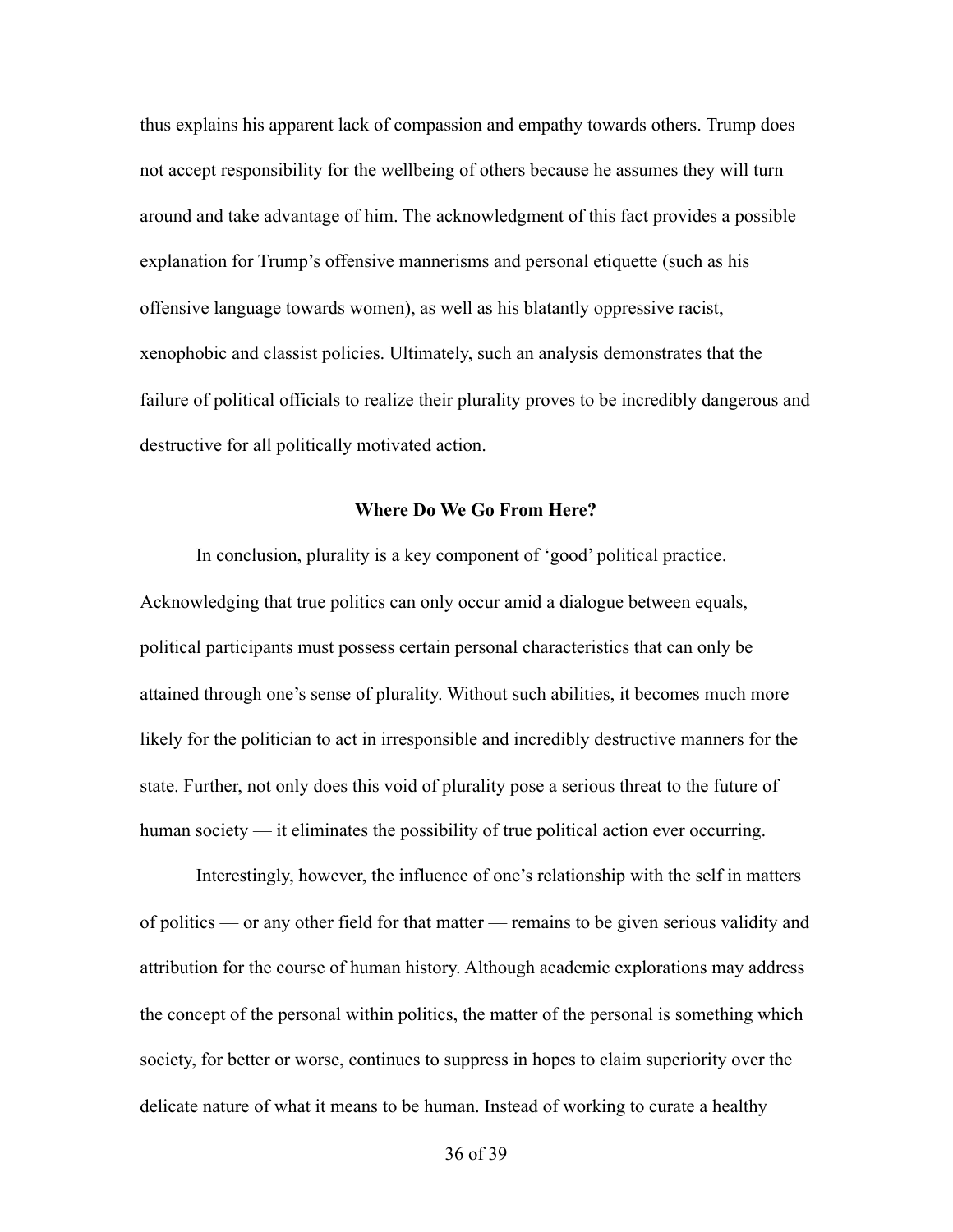relationship with ourselves in order to achieve prosperity as a society, the human race particularly in the US — continues to downplay the significance of internal wellbeing. An excellent example of this is the current state of secrecy and stigma regarding mental health. This is not to say that those who experience mental illness should be barred from participating in politics, but rather emphasizes the lack of public discussion regarding mental thought processes and the refusal to prioritize connection with the self. In rejection of this current societal reality, my analysis suggests that perhaps if we put more of an emphasis on personal, inner wellbeing for politicians, civil servants, and citizens, we would be able to have more confidence in our policy makers, and the future of politics for humanity.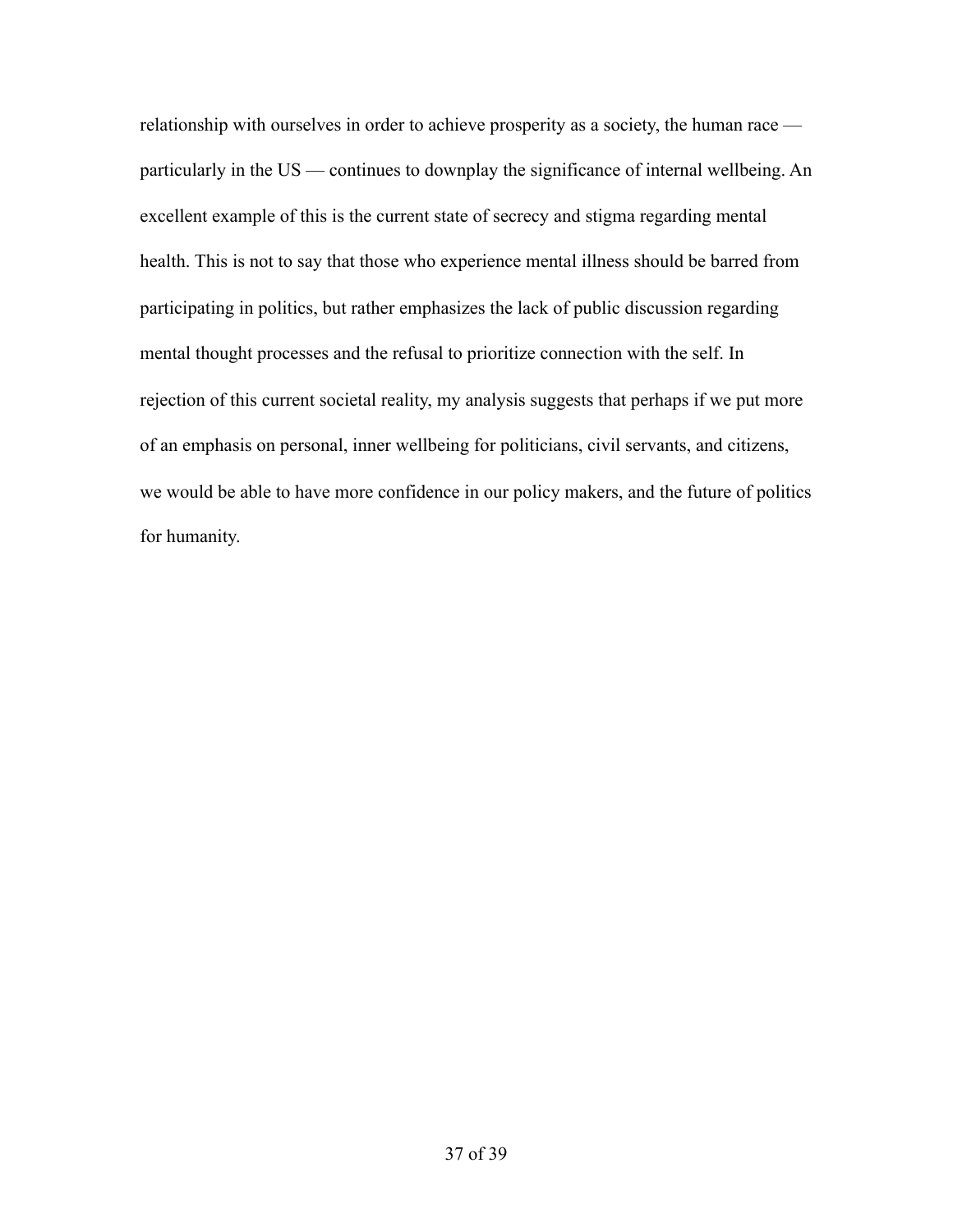### **References**

Arendt, Hannah. *Eichmann in Jerusalem: A Report On The Banality of Evil*. Edited by Lotte Kohler. The Penguin Group, 1992.

Arendt, Hannah. *Love and Saint Augustine*. Edited by Joanna Vecchiarelli Scott and Judith Chelius Stark. University of Chicago Press, 1996.

Arendt, Hannah. *On Revolution*. Penguin Group: Twentieth Century Classics, 1965.

Arendt, Hannah. *The Human Condition*. The University of Chicago Press, 1958.

Arendt, Hannah. *The Life of The Mind*. Harcourt Brace Jovanovich Publishers, 1977.

Arendt, Hannah. *The Origins of Totalitarianism.* Harcourt, Inc., 1994.

Arendt, Hannah. *The Promise of Politics*. Edited by Jerome Kohn. Schocken Books, 2005.

Hobbes, Thomas. *Leviathan*. Edited by Edwin M. Curley. Hackett Publishing Company, Inc., 1994.

Finn, Stephen. "Thomas Hobbes: Methodology." *Internet Encyclopedia of Philosophy (ISSN 2161-0002).* 

Foucault, Michel. "Panopticism" (From Discipline And Punish). *The Foucault Reader.*  Edited by Paul Rabinow. Pantheon Books, 1984.

Gutting, Gary. "Michel Foucault." *Stanford Encyclopedia of Philosophy.* Edited by Edward N. Zalta. Stanford University, 2014.

Khaldun, Ibn. *The Muqaddimah: An Introduction to History*. Translated by Franz Rosenthal, Princeton University Press, 1958.

Kim, Sung Ho. "Max Weber." *Stanford Encyclopedia of Philosophy.* Edited by Edward N. Zalta. Stanford University, 2012.

Kruse, Michael. "The Loneliest President." *Politico Magazine.* 15 Sept. 2017.

Machiavelli, Niccolo. *Machiavelli: The Prince*. Edited by Quentin Skinner and Russell Price, Cambridge University Press, 1998.